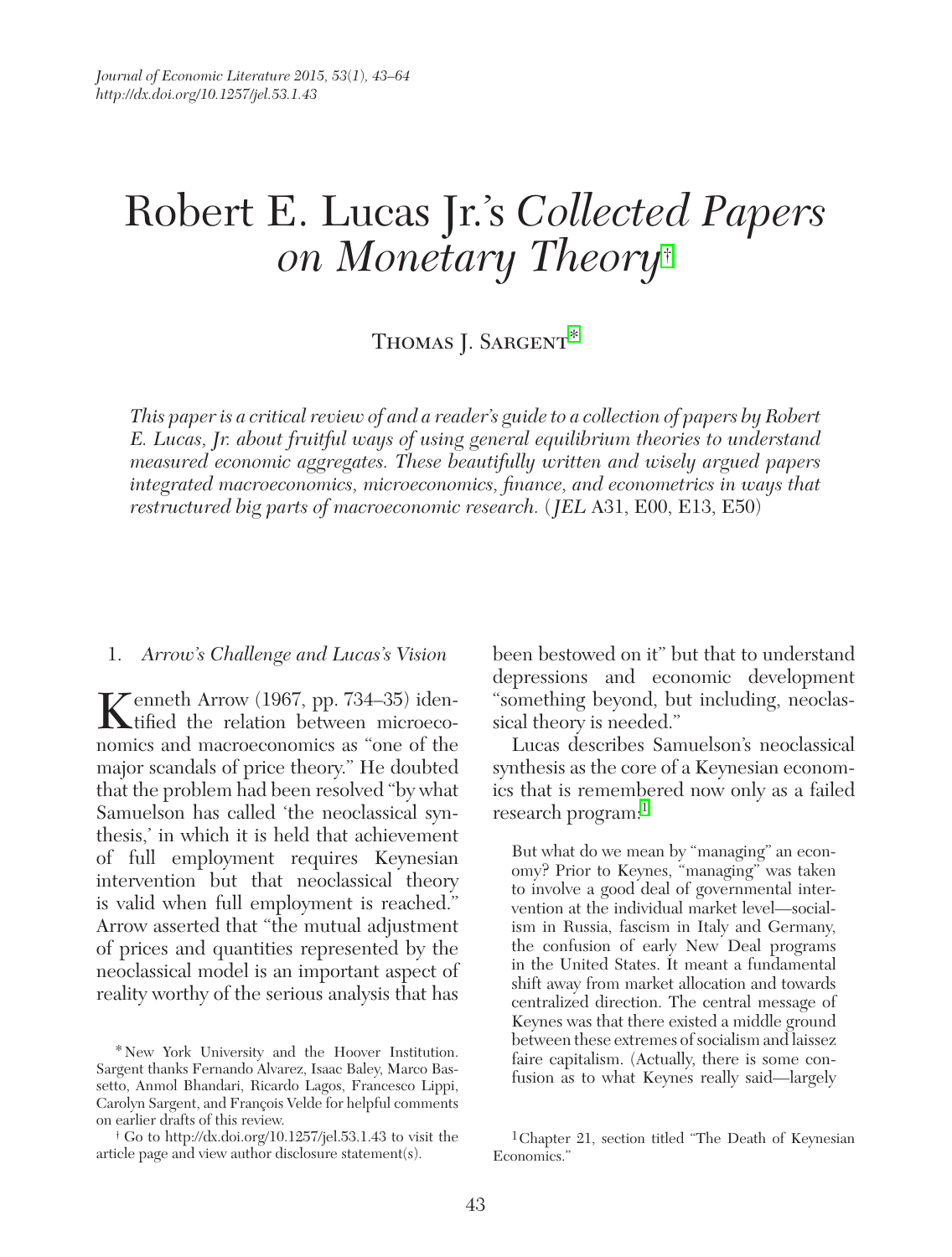Keynes's own fault. Did you ever actually try to read the *General Theory*? I am giving you Keynes as interpreted by Alvin Hansen and Paul Samuelson.) It is true (Keynes argued) that an economy cannot be left to its own devices, but *all* we need to do to manage it is to manipulate the general level of fiscal and monetary policy. If this is done right, all that elegant nineteenth century economics will be valid and individual markets can be left to take care of themselves. . . . These were hard times, and this was too good a deal to pass up. We took it. So did society as a whole. (Conservatives were a little grumpy, but how bad off could we be in a country where Paul Samuelson is viewed as a leftist?)

This middle ground is dead. Not because people don't *like* the middle ground any more but because its intellectual rationale has eroded to the point where it is no longer serviceable. . . . the problem in a nutshell was that the Keynes– Samuelson view involved *two* distinct, mutually inconsistent theoretical explanations of the determinants of employment.<sup>2</sup>

Nevertheless, in all but name, a neoclassical synthesis runs through many of the articles in this collection. Competitive equilibria with complete markets abound. Pareto optimal allocations are there, either directly as outcomes or indirectly as benchmarks or ideal points for policymakers, or sometimes just as helpful computational devices.3 Lucas interprets short- and longterm evidence about the consequences of changes in monetary aggregates by adding credit-market-inhibiting frictions to a modern general equilibrium with centralized multilateral trades in time- and history-contingent commodities. The frictions give people inside the model reasons to hold cash for some transactions despite

the presence of extensive credit markets and clearing facilities for making other transactions.

The "Occasional Pieces" in chapter 21 describe ideas and observations that shaped Lucas's research program in monetary economics. In *My Keynesian Education*, Lucas writes "Patinkin and I are both Walrasians, whatever that means. . . . Patinkin's problem was that he was a student of Lange's, and Lange's version of the Walrasian model was already archaic by the end of the 1950s.4 Arrow and Debreu and McKenzie had redone the whole theory in a clearer, more rigorous, and more flexible way." Lucas shared Patinkin's goal—to achieve an "Integration of Monetary and Value Theory." Lucas wanted to do this in a way that (1) respects "long-run" evidence that substantiates the quantity theory of money, and (2) implies "the smoothing of the money supply (and disregard of interest rate movements) that Friedman and Schwartz argue would have avoided past disasters." He writes, "My contributions to monetary theory have been in incorporating the quantity theory of money into modern, explicitly dynamic modeling . . . ." "When Don Patinkin gave his *Money, Interest, and Prices* the subtitle 'An Integration of Monetary and Value Theory,' value theory meant, to him, a purely static theory of general equilibrium. Fluctuations in production and employment, due to monetary disturbances or to shocks of any other kind, were viewed as inducing disequilibrium adjustments, unrelated to anyone's

<sup>2</sup>See the closely related argument in the second paragraph of Arrow (1967 p. 734).

<sup>3</sup>Even the Ramsey problems of chapters 7 and 9 end up being reformulated as ordinary Pareto problems with pseudo one-period utility functions constructed to include a Lagrange multiplier times a time *t* contribution to an implementability constraint.

<sup>4</sup>Lange's use of the welfare theorems to provide an intellectual justification for socialism provoked strong reactions. Hayek dissented by saying that the unrealistic assumptions about information embedded in the general equilibrium analysis neglected the important information-processing tasks and incentive problems that a competitive economy handles well and that a command economy does not. That led him to doubt mathematical economics. Another student of Lange's, Leonid Hurwicz, accepted that challenge to mathematical economics by formulating incentive and information problems mathematically.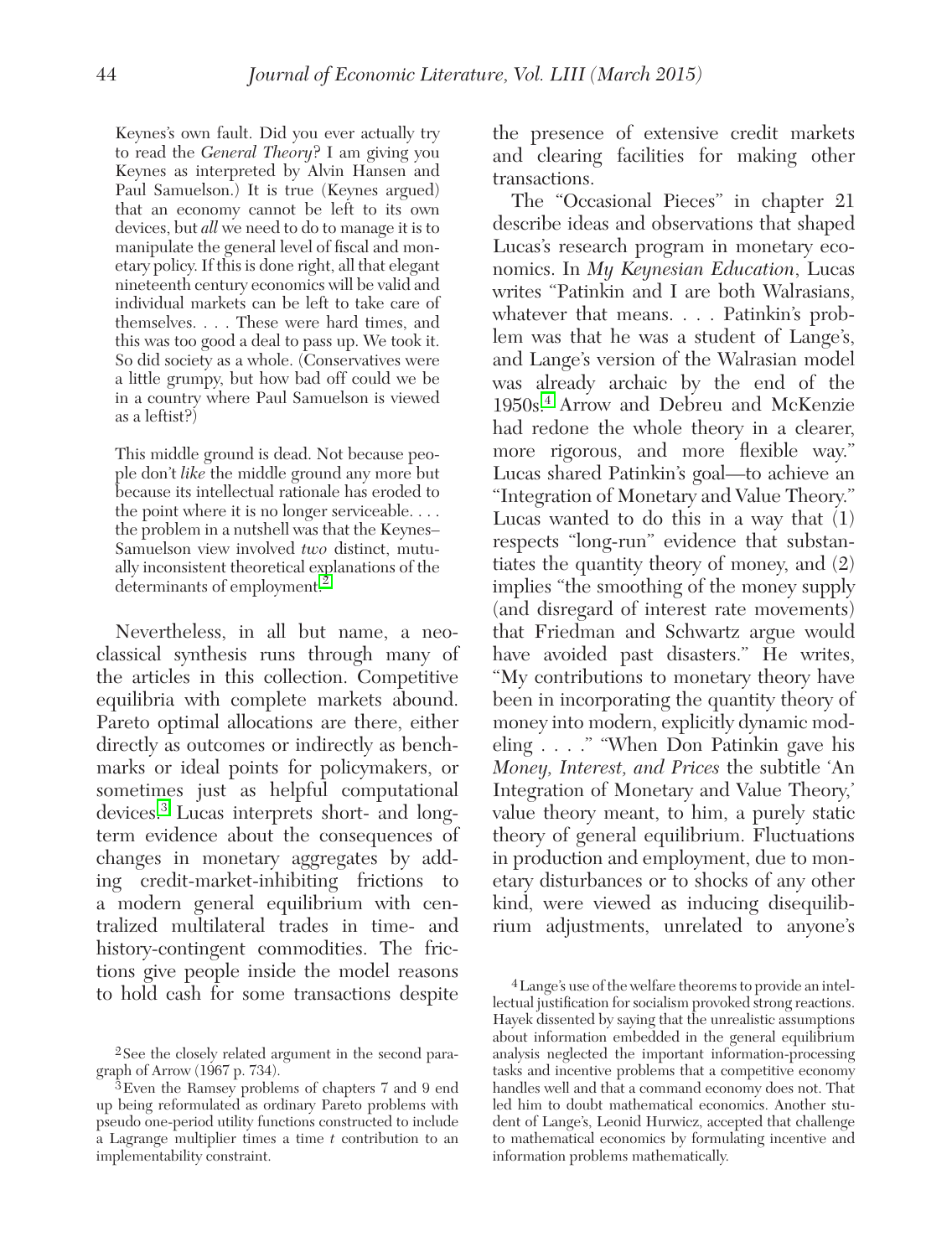purposeful behavior, modeled with vast numbers of free parameters. For us, today, value theory refers to models of dynamic economies subject to unpredictable shocks, populated by agents who are good at processing information and making choices over time. [Such] macroeconomic research . . . makes essential use of value theory in this modern sense: formulating explicit models, computing solutions, comparing their behavior quantitatively to observed time series and other data sets."5

#### 1.1 *A Phillips Curve that is Not Exploitable*

Chapter 1, "Expectations and the Neutrality of Money," is a paper of remarkable beauty and far flung influence. The paper studies monetary nonneutrality, an issue that involves a "tension between two incompatible ideas—that changes in money are neutral units changes and that they induce movements in employment and production in the same direction—[that] has been at the center of monetary theory at least since Hume wrote. . . . the fact is this is just too difficult a problem for an economist equipped with only verbal methods, even someone of Hume's remarkable powers. . . . The theoretical equipment we have for sharpening and addressing such questions has been vastly improved since Hume's day. . . ."6 Lucas imagines an economy with overlapping generations of two-period lived agents who are located in informationally separated markets. This is a setting having competitive equilibria in which an unbacked government-issued money has value because it facilitates trades that could not be made otherwise. Demands for money depend on people's expectations about future rates of inflation, which in turn depend on a government's monetary-fiscal policy. *Without* information disparities, there are many ways that

the government can distribute newly printed cash, most of which would *not* be neutral, for example, to pay for government purchases of public goods or to finance lump-sum transfers to young people or lump-sum transfers to old people. Each of these expenditure or transfer schemes has nontrivial effects on interest rates, the price level, and allocations.7 None is neutral. But *without* information discrepancies, there is one way of injecting new cash that *is* neutral: make transfers to all initial holders of currency in proportion to their initial holdings. This special transfer scheme amounts to a change of currency units and is specially designed to eliminate distribution effects, at least within a model of overlapping generations of two-period lived people. Pure units changes should leave all real magnitudes unaltered and simply rescale all nominal magnitudes: multiplying the currency supply by  $\lambda > 0$  in this way should simply multiply the price level at all dates by  $\lambda$ .

To obstruct monetary neutrality, Lucas puts such pure units change into an economy in which people inhabit diverse locations. Young people work and save. Old people dissave. There is a joint stochastic process of shocks to people's locations and to cash holding proportional to each old person's initial holdings. The two shocks impinge on price levels at each location in ways that present young people with the statistical problem of disentangling the random transfers to old people from the real shocks reallocating people across locations (Phelps's "islands"). Because young people disentangle the shocks imperfectly, those pure units changes affect relative prices and young people's labor supply decisions. This creates a Phillips curve random fluctuations in money transfers that

<sup>5</sup>Chapter 19, "Macroeconomic Priorities."

<sup>6</sup>Chapter 16, "Nobel Lecture: Monetary Neutrality."

<sup>7&</sup>quot;We need to be explicit (another point in favor of Samuelson's [overlapping generations] model) about the way the new money gets into the system, and it matters how it is done." (Chapter 16, "Nobel Lecture: Monetary Neutrality")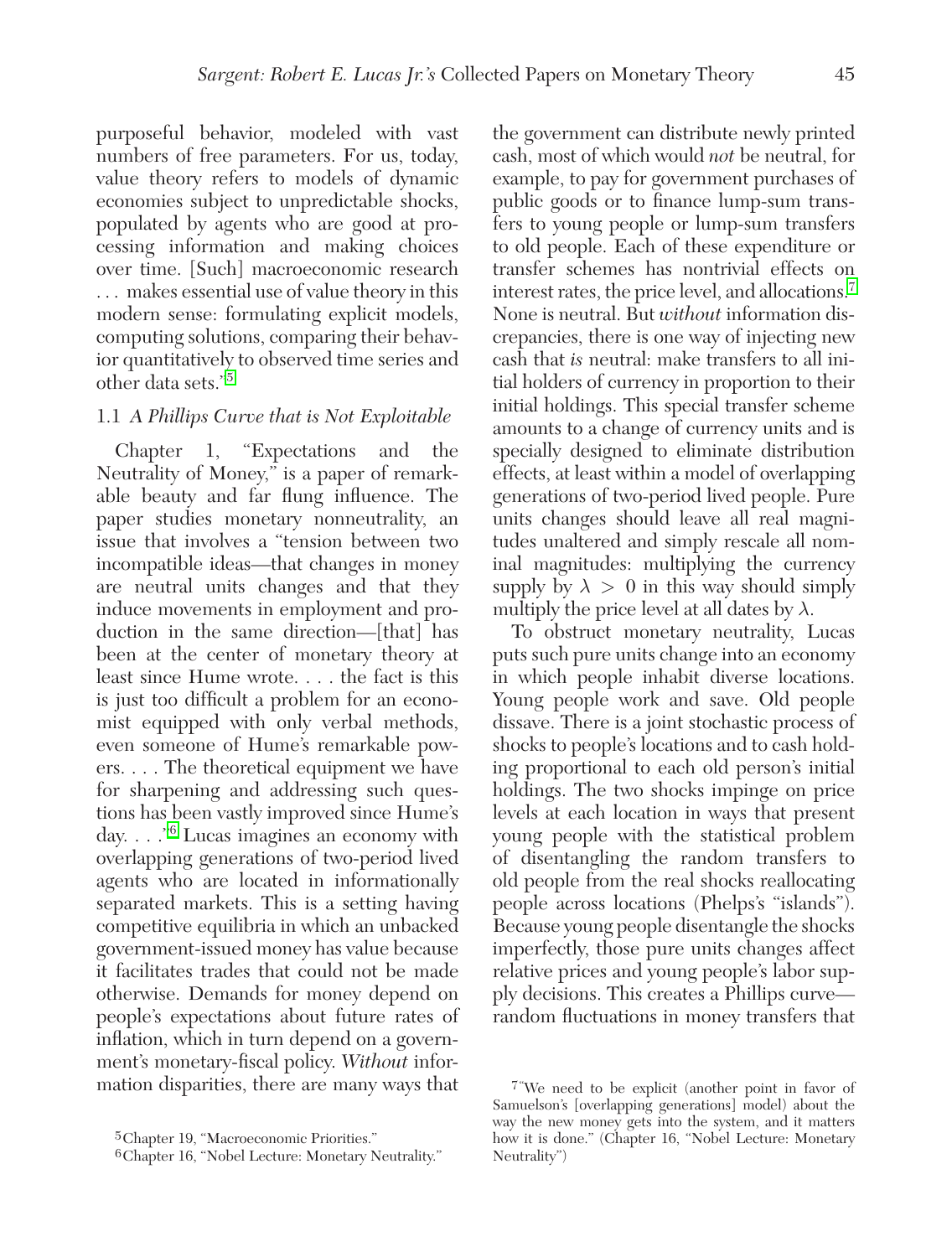cause employment to fluctuate. The Phillips curve is not exploitable: only unanticipated components of money transfers provoke fluctuations in employment and, under rational expectations, the government cannot systematically induce forecast errors. So far as employment is concerned, all perfectly predictable money supply growth rate rules say any of Milton Friedman's *k* percent money growth rules—lead to the same real allocation, but different price-level paths. So the model leads to a sharp difference in the effects of unanticipated and anticipated changes in the money supply, at least ones accomplished by pure transfers that are proportional to people's initial holdings of money. Also, according to a particular welfare criterion Lucas uses, any *k* percent rule leads to a Pareto optimal allocation and is as good as any other *k* percent rule.

In chapter 16 "Nobel Lecture: Monetary Neutrality," Lucas returns to his chapter 1 model and an early eighteenth century example of a "pure units change" experiment described by David Hume and someone named Dutot—an experiment studied further by Velde (2009). In the 1720s, French silver and gold coins did not have numbers on them, only images and words. The government regulated the number of units of account each coin signified, with units of account being approximately proportional to the rare metal contents of coins of different denominations. Because it wanted to revalue claims against the government owned by government creditors, the French government suddenly declared surprise changes in the units of account attached to the entire denomination structure of coins, just as in Hume's or Lucas's experiment. Velde assembles quantity and price data at dates surrounding those unanticipated units changes. He finds what look like immediate neutrality for foreign exchange rates, but transient real effects and gradual price level responses lasting around two years in goods markets. Velde

doubts that a disparate information story like Lucas's would work for these episodes, both because the government widely broadcast the units change and because the markets for those Phillips-curves exhibiting commodities were in very close physical proximity to the market for foreign exchange.

"Expectations and the Neutrality of Money" had an immense impact on many of us. It made us appreciate the power of applied welfare economics and that we should reconstruct macroeconomics with the tools of mathematical economics. It abruptly forced us to learn about contraction mappings and the notion of a rational expectations equilibrium as a fixed point in a space of functions. It compelled us to rethink the connections among theory, econometrics, and data. It introduced a distinction between anticipated and unanticipated policies that was the core of 1970s so-called "policy ineffectiveness" results that set the stage for reexaminations of the starts and ends of big inflations. It made clear the close connection between monetary and fiscal policies, not as one-time sets of actions, but as functions mapping states into government actions. It inspired a sequence of contributions by Neil Wallace and his coauthors that used the two-period overlapping generations model to analyze old and new questions about monetary and fiscal policy. It put rational expectations to work in a general equilibrium context for one of the first times, applying Muth's idea of a rational expectations equilibrium not to a simple textbook cobweb cycle example but instead to one of the most pressing macro issues of the day, what James Tobin had called the "cruel choice" between inflation and unemployment. Lucas showed that there was no cruel choice.

It is interesting that Lucas used the overlapping generations structure with two-period lived agents only for this one magnificent paper. By the late 1970s, he had switched to a setting with an infinitely lived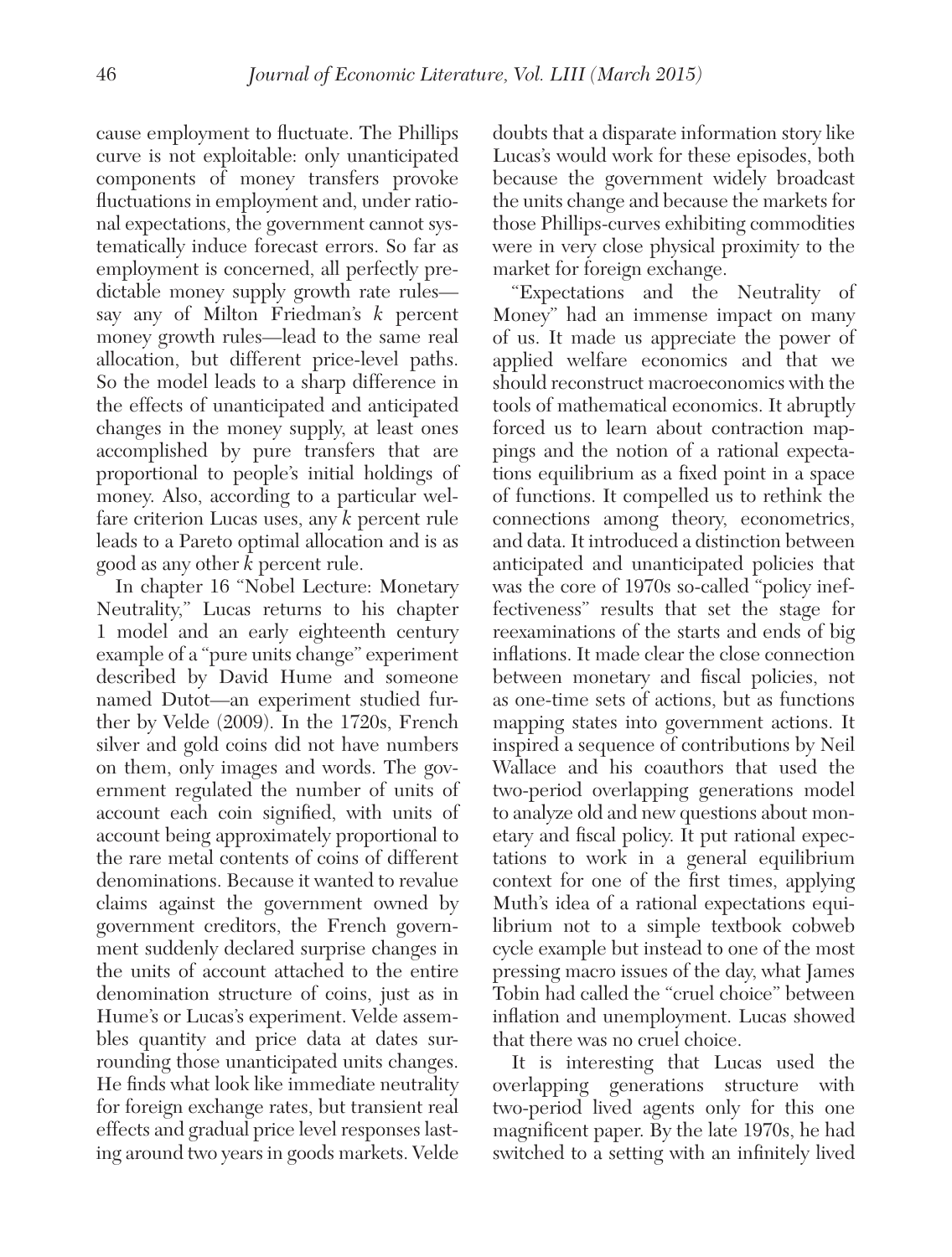representative family having a more direct connection to a competitive equilibrium of a standard Arrow–Debreu model (one satisfying the welfare theorems without fiat money), while adopting a more direct way of introducing valued fiat currency through cash-in-advance constraints. My guess is that the reason for this change in Lucas's preferred setup was that he wanted to manage distribution effects. The infinite horizon representative family model is rigged to quarantine distribution effects, while they are paramount in the overlapping generations model. Another reason was the infinite horizon representative agent model's susceptibility to analysis through dynamic programming and recursive competitive equilibria.

#### 1.2 *Lucas's Ultimate Way of Doing Monetary Theory*

In a number of key papers in this collection, to "incorporat[e] the quantity theory of money into modern, explicitly dynamic modeling," Lucas started with a modern general equilibrium model, then added financial frictions that disturb equilibrium allocations and prices. He did this in ways designed to capture big transient effects of unanticipated money supply changes on allocations. The art was to do this in ways that render tractable an analysis in terms of aggregate quantities. James Tobin said that macroeconomics is a subject that attains workable approximations by ignoring effects on aggregates of distributions of wealth and income.<sup>8</sup> This characterization of macroeconomics carries with it a tension with monetary theory because trades made with cash are bilateral and cannot be or are not accomplished by exchanging credits. The presence of cash transactions requires tracking cross-section distributions of money and the composition of traders' portfolios—a summary measure of wealth is not enough. A major source of Arrow's "scandal" was that in the Arrow–Debreu model of general equilibrium, all trades are multilateral; they are accomplished through a credit system that comprehensively nets out claims. There is no role for cash because there are no bilateral transactions. In several of the core papers in this volume, Lucas alters a standard Arrow– Debreu model to require people only temporarily to engage in bilateral transactions using cash, while still allowing them regularly to participate in centralized securities markets. "The construction of a multiple-member household that pools its resources at the end of each day is the device that permits us to study situations in which different individuals have different trading opportunities during a period, while retaining the simplicity of the representative household."9 Lucas introduces timing protocols and frictions that make room for a quantity theory of money while still preserving much of the structure of a nonmonetary economy (i.e., one having the same preferences, endowments, and technologies, but without the frictions that force people sometimes to use money). Optimal allocations are still there, now as normative benchmarks that monetary and fiscal policies should strive to approximate.

Lucas said "There is little doubt that the main task of monetary economics now is to catch up with our colleagues in finance, though the question of how this may best be done must be regarded as considerably more open."<sup>10</sup> In "Money and a Theory of Finance," chapter 8 of this collection, Lucas summarizes his research program that uses

<sup>8</sup>In Chapter 6, "Interest Rates and Currency Prices in a Two-Country World," Lucas relies heavily on the following insight: "Agents are risk averse, so they will be interested in pooling these endowment risks, and since they have identical preferences, an equilibrium in which all agents hold the same portfolio will, if ever attained, be indefinitely maintained." By assuming identical initial portfolios, Lucas permanently shuts down distribution effects on aggregates.

<sup>9</sup>From Chapter 13, "Liquidity and Interest Rates."

<sup>10</sup>Chapter 6, "Interest Rates and Currency Prices in a Two-Country World."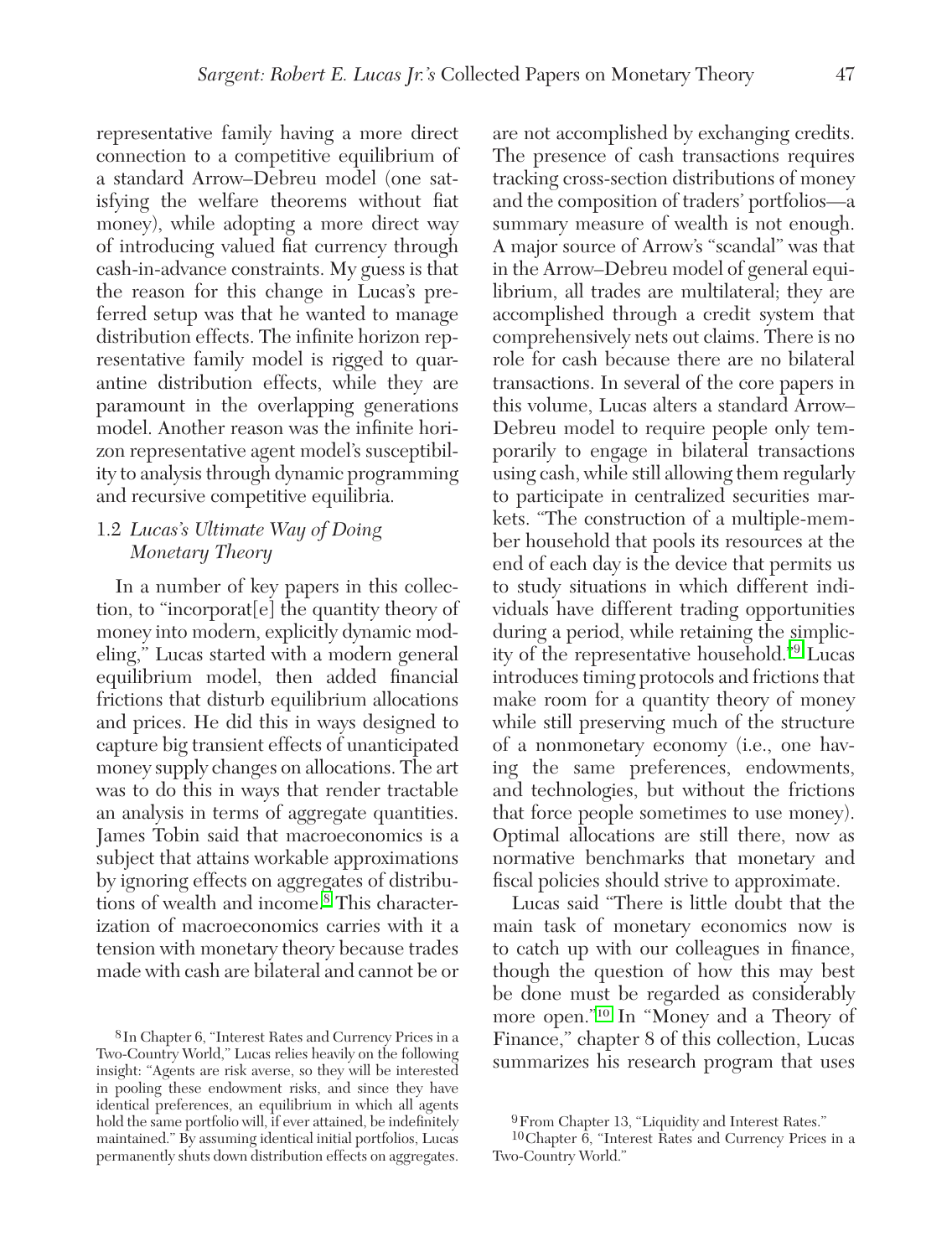the Arrow–Debreu general equilibrium model as a linchpin for integrating theories of finance and money:

If it is easier today than in 1960 to identify exactly in which respects the theory of finance fails as a monetary theory, this is largely due to rapid progress in the theory of finance. Theoretical research in finance is now conducted almost entirely within the contingent-claim framework introduced by Arrow  $(1964)$  and Debreu (1959). This is not an historical statement, for each of the three pillars of modern financial theory—portfolio theory, the Modigliani–Miller Theorem, and the theory of efficient markets—was discovered within different (and mutually distinct) theoretical frameworks, but all three have since been reformulated in contingent-claims terms, and it was this reformulation that revealed their essential unity and set the stage for many further theoretical advances. . . .

A central feature of this model is that *all* trading occurs in a centralized market, with all agents present. In such a setting, the position of each agent is fully described by a single number: his wealth, or the market value of all the claims he owns. The command any one claim has over goods is fully described by its market value, which is to say all claims are equally "liquid". If the point of a theory of money, or of "liquidity preference," is to capture the fact that, in some situations in reality, money has a relative command over other goods *in excess of* its relative value in centralized securities trading, then a successful theoretical model must place agents in such situations, at least some of the time. . . . the monetary model introduced [here] employs a device . . . in which agents alternate between two different kinds of market situations. Each period, they all attend a securities market in which money and all other securities are exchanged. Subsequent to securities trading, agents trade in (implicitly) decentralized goods markets in which the purchase of at least some goods is assumed subject to the cash-in-advance constraint . . . The assumption of this model that agents regularly, if not continuously, trade in a centralized securities market admits a theory of securities pricing that is close to the standard barter theory . . . the idea that success in [the enterprise of unifying theories of money and finance] will involve

capturing in a single model the sense in which securities are traded and priced in centralized "efficient" markets as well as the sense in which other goods are traded outside of these centralized exchanges, in situations where at least one security ("money") is valued higher than it "ought" to be on efficient markets grounds alone . . . is present in most writing on money.

But Lucas points to empirical findings that threaten tightly connected theories of finance and macroeconomics.

Ultimately, however, financial and monetary theory have quite different objectives, and however desirable theoretical "unity" may be, one can identify strong forces that will continue to pull apart these two bodies of theory. . . . The empirical failures of the simplest "representative consumer" models indicate that increased generality is required to produce success in the sense of first-order conditions that can pass the modern descendants of the efficiency test of finance. Such generality is not difficult to obtain, and I expect much additional fruitful work in this direction.<sup>11</sup> The objective of designing simulatable models, an objective central to monetary theory, necessarily pulls in the opposite direction. . . . If I am right that the relationship between financial and monetary economics is not, even ideally, one of "unity", it is nevertheless surely the case that there is much to be gained by close interaction. The power in applications of the contingent-claim point of view, so clearly evident in finance, will be as usefully applied to monetary theory.

Never far off stage are two good friends who have persistently challenged Lucas's tastes and decisions about how to do research in monetary theory: Edward C. Prescott and Neil Wallace.

<sup>11</sup>Hansen and Singleton (1983) document empirical shortcomings of Euler equations based on versions of the asset pricing model described by Lucas in chapter 2 of this collection. Hansen, Heaton, and Li (2008) illustrate ways of specifying the preferences of the representative agent and the exogenous stochastic process for per capita consumption in ways to improve the theory's harmony with the data.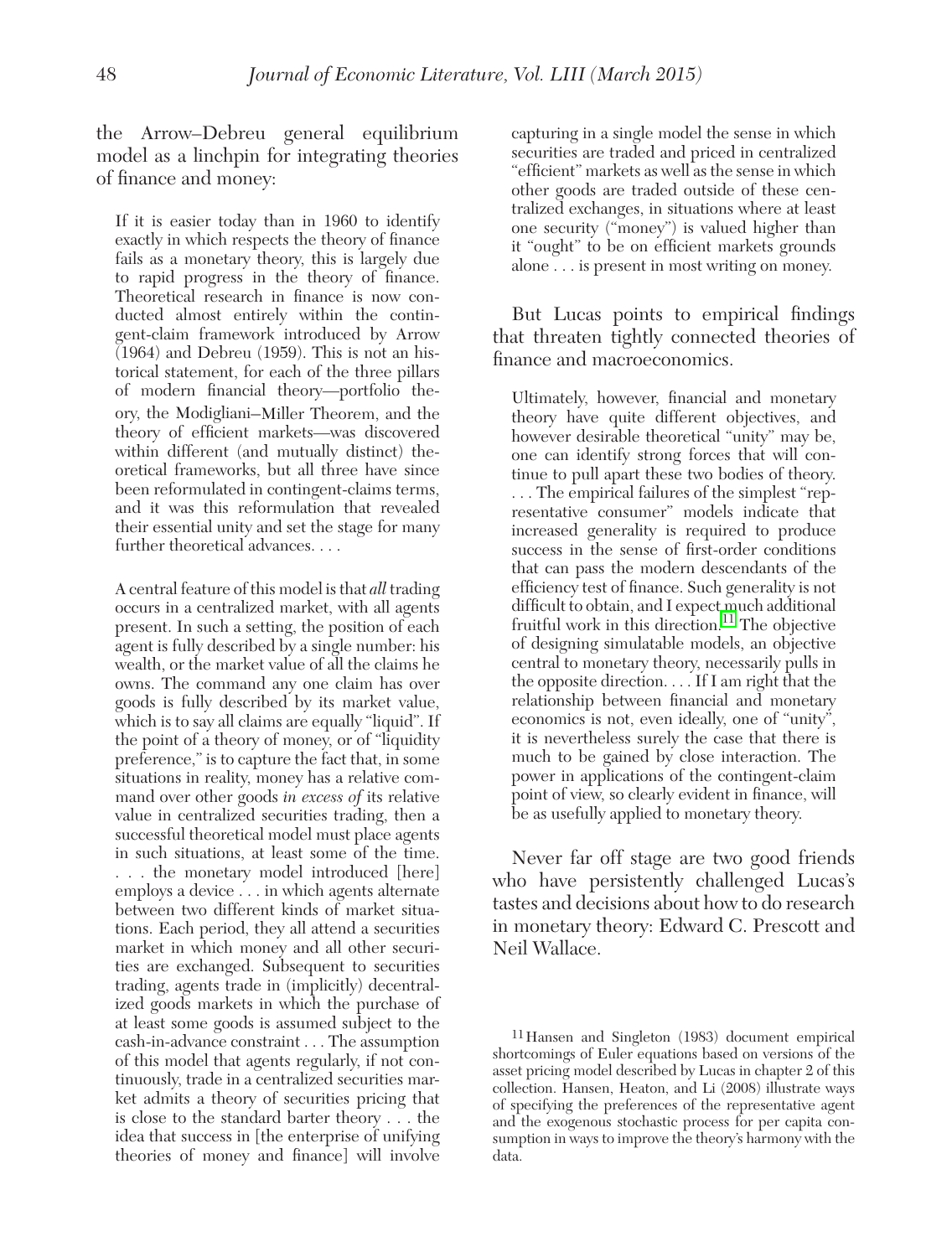Prescott ignores or dismisses Friedman and Schwartz's evidence that Lucas cares so much about, regards monetary policy as a side show, and recommends that the best way to study business cycles and growth is to stick with an entirely real Arrow–Debreu model. Thus, Prescott's way of confronting Arrow's "scandal" about the need to reconcile macroeconomics with general equilibrium theory is to declare that a very special case of an Arrow–Debreu general equilibrium model does an excellent job of explaining business cycles.

Although for some purposes Lucas admires Kydland and Prescott's real business cycle model, he warns that it is of limited use:

Since Kydland and Prescott's surprising (1982) demonstration that productivity shocks with realistic statistical properties can account for *all* real output variability in the post–World War II U.S. economy, the need for a theory of monetary sources of instability has come to seem much less pressing. This important finding has been buttressed by much subsequent research, but it is an " $\check{R}^{2n}$  finding that does not bear directly on the size of the money multiplier. Nothing in the recent volume of real business cycle research shows, or even suggests, that a sudden monetary contraction would have negligible output and employment effects, and that monetary policy is therefore of little real importance.<sup>12</sup>

One may thus think of the [Kydland–Prescott real business cycle] model not as a positive theory suited to all historical time periods but as a normative benchmark providing a good approximation to events when monetary policy is conducted well and a bad approximation when it is not. Viewed in this way, the theory's relative success in accounting for postwar experience can be interpreted as evidence that postwar monetary policy has resulted in near-efficient behavior, not as evidence that money doesn't matter. Indeed, the discipline of real business cycle theory has made it more difficult to defend real alternatives to a monetary account of the 1930s than it was 30 years ago. It would be a term-paper size exercise, for example, to work out the possible effects of the 1930 Smoot–Hawley Tariff in a suitably adapted real business cycle model. By now, we have accumulated enough quantitative experience with such models to be sure that the aggregate effects of such a policy (in an economy with a 5 percent foreign trade sector before the Act and perhaps a percentage point<br>less after) would be trivial.<sup>13</sup>

Unlike Prescott, Wallace thinks monetary economics is important and that we should be patient enough to construct a monetary theory from first principles. He sees bilateral trades as pervasive and regards the multilateral trades assumed in the Arrow–Debreu structure as fatal to its utility as a starting point for a useful monetary theory. Wallace sees Lucas's favorite way of amending an Arrow–Debreu model by adding financial frictions that take "cash" as a primitive object as begging some of the most important questions that a good theory of money should answer, such as what objects are and are not used to effect bilateral and multilateral exchanges. Cash-in-advance models blatantly violate axioms that Wallace requires of a good monetary theory.<sup>14</sup>

Lucas responded in ways that reveal that he was not especially disturbed by Neil Wallace's opinion that his monetary theory is too superficial. According to Lucas, "Applied theory is always a mixture of rigor and compromise."15 "Ultimately, the merits of a particular approach to the theory of money (as to the theory of anything else) will be judged less by its axioms than by whether it seems capable of giving reliable answers to the substantive questions that lead us to be interested in monetary theory in the first place."16 "Successful applied science is done at many

<sup>13</sup>From chapter 21, section with review of Friedman and Schwartz.

<sup>14</sup>For example, see Wallace (1998).

 $15$ Chapter I, "Introduction by Robert E. Lucas Jr."

<sup>16</sup>From Chapter 8, "Money in a Theory of Finance."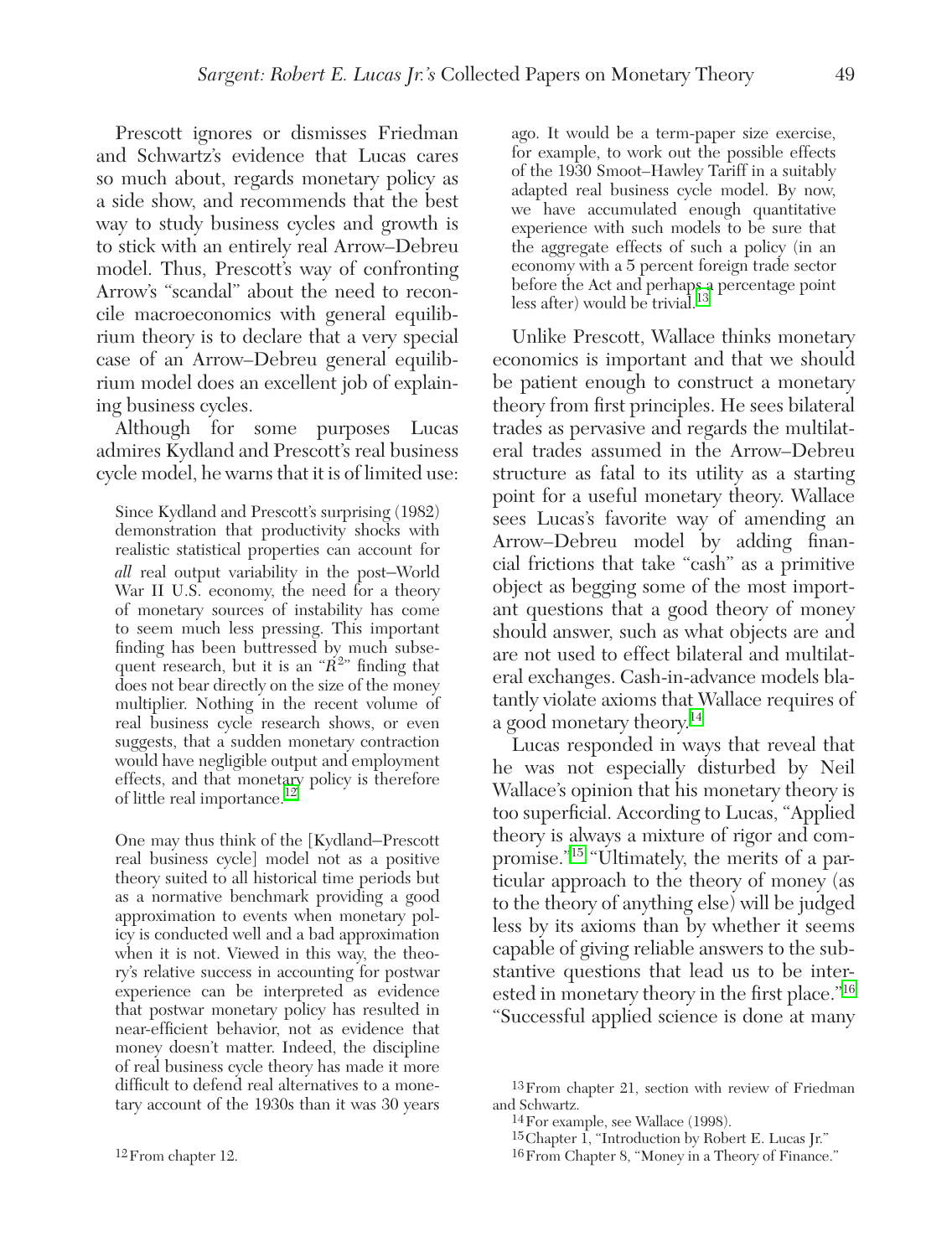levels, sometimes close to its foundations, sometimes far away from them or without them altogether. . . . The analysis of sustained inflation illustrates this observation, I think: Though monetary theory notoriously lacks a generally accepted 'microeconomic foundation,' the quantity theory of money has attained considerable empirical success as a positive theory of inflation."17 Examples of Lucas purposefully taking as given things that a deeper analysis would take as outcomes of explicitly modeled choices occur throughout the book.18

#### 1.3 *Frictions and Government Policies*

Lucas's cash-in-advance models are leading examples of a much broader class of modern models with financial frictions that typically have the following structure. A model builder adds financial frictions—cashin-advance constraints or collateral constraints or ad hoc borrowing constraints—to an otherwise well-functioning general equilibrium model. Some people inside the model are subject to these constraints (the private agents), while others are not (government fiscal and/or monetary authorities). As part of an optimal plan, a Ramsey planner tells the government to relax the financial restrictions. In Lucas's models, this materializes in recommendations to implement a Friedman rule or free banking. A government monopoly on issuing cash coupled with an effective cash-in-advance constraint opens what Friedman (1960) called "inefficiencies and incentives for avoidance." These difficulties shape optimal monetary-fiscal policy problems in cash-in-advance models.

17From Chapter 17, "Inflation and Welfare."

To purchase goods during periodic "shopping periods," the model builder forces households to hold cash that bears zero nominal interest and that can be issued only by the government. When the cash-in-advance constraint binds, the nominal interest rate on safe evidences of indebtedness is positive, signaling the presence of both the inefficiencies mentioned by Friedman and of an "incentive for avoidance" in the form of an arbitrage opportunity (borrow at zero nominal interest by issuing cash and lend it at the prevailing positive nominal rate). Only the government can exploit this arbitrage opportunity. If there were free entry of private intermediaries into the business of issuing cash, equilibrium nominal interest rates would be zero and no good purpose would be served by government intervention.<sup>19</sup>

What features of the economic environment account for the cash-in-advance constraint? (Wallace lurks in the shadows here.) Lucas says that legal regulations on intermediation can or maybe should give rise to cashin-advance constraints. "The question 'What is Money?' becomes, then, the question of what we want to *make into* money via government restrictions of various kinds on the operation of the private banking system." He calls for analyzing the merits of such restrictions partly by comparing the "poor business cycle experience of those economies with relatively unregulated banking with . . . [economies] (such as ours) in which institutions

<sup>18</sup>The model of Lagos and Wright (2005), constructed along lines professing to respect Wallace's dicta more than does the Lucas–Stokey cash-in-advance model of chapter 10, nevertheless shares many features of the chapter 10 model, mainly because Lagos and Wright designed it to have many of the convenient operating characteristics of Lucas and Stokey's model.

<sup>19</sup>Complete deregulation that permits free entry into the business of supplying cash supports an optimal allocation. However, with free banking, valued fiat money disappears in the limit, rendering the model useless for confronting the quantity theory observations that interest Lucas. Wallace (1998) would take this outcome as an indication that fiat money is "not essential" in the economic environment of Lucas's cash-in-advance model. Friedman (1960, p. 4) conceded that the choice between the free banking regime recommended by Becker (1956) versus his preferred narrow banking regime with 100 percent reserves together with paying interest on reserves at a market rate is a close call.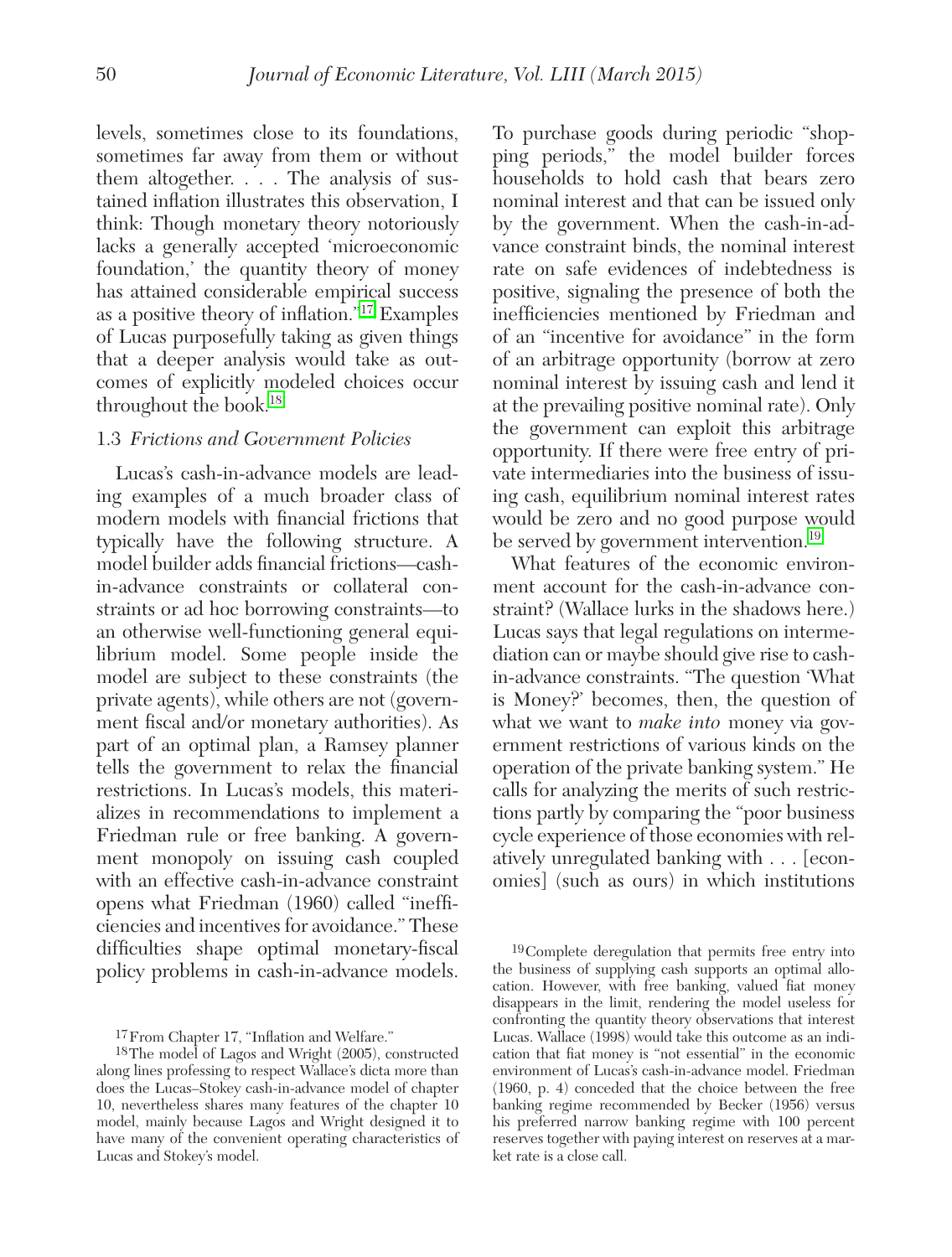providing transactions-effective services are sharply differentiated by legal restrictions [under the Glass Steagall Act] that necessarily oppose the competitive forces working to blur these restrictions." (This was written long before U.S. financial deregulation in the 1990s.) He also writes that "The question we face now is not whether there is some 'natural' reason to treat *M*1 as an interesting number but whether we want to enforce an 'unnatural' situation that will make it interesting."

#### 1.4 *Flexible and Sticky Prices*

Chapter 6, "Interest Rates and Currency Prices in a Two Country World," analyzes asset pricing and exchange rates in a two-country model with flexible prices. Lucas sets things up carefully to suppress effects of shocks on the distribution of wealth, so that ". . . securities pricing [can] be studied under the provisional hypothesis that agents of both countries hold identical portfolios." It is instructive to watch Lucas assemble the assumptions that make this work. Alternative cash-in-advance constraints give rise to one-currency and two-currency versions of the model that allow analyzing differences between fixed and flexible exchange rate regimes and for establishing their equivalence in terms of allocations and all relative prices: ". . . a second money was introduced and trade in the two currencies was permitted. Again, with stable money supplies, relative prices and quantities are not altered. This redundant security [the second money] does no harm. It also does no good, however, and thus when it is effectively removed, . . . the efficiency properties of the real resource allocation are left undisturbed. .

. . One frequently sees exchange rate regimes compared in terms of where it is that certain shocks get 'absorbed'. In the present model, with perfectly flexible prices in all markets, 'shock absorption' is easy and the issue of which prices respond to which shocks is of no welfare consequence."

Lucas emphasizes the role of assumptions he makes about the initial distribution of wealth across people in the two countries:

The fact that, in equilibrium, all traders in the world hold the identical market portfolio is a simplification that is absolutely crucial to the mode of analysis used above. It is also grossly at variance with what we know about the spatial distribution of portfolios; . . . Why is this? . . . A real answer must have something to do with the local nature of the information people have, but it is difficult to think of models that even make a beginning on understanding this issue. It is encouraging that the theory of finance has obtained theories of securities price behavior that do very well empirically based on this common portfolio assumption, even though their predictions on portfolio composition are as badly off as those of this paper.

The irrelevance results in the chapter 6 model hinge sensitively on the flexibility of competitive equilibrium prices.20 The assumption of flexible prices also plays a big role in chapters 6, 8, 9, 10, and 13, while chapters 1 and 16 are about how information disparities can make what seem to be sticky prices emerge from an economy with completely flexible prices. In contrast, chapters 12, "The Effects of Monetary Shocks When Prices are Set in Advance," and 20 (written with Mikhail Golosov) assume that prices are sticky, and that individual agents set them, not an Arrow–Debreu invisible hand. These chapters are efforts to make progress on an issue that Lucas describes in this way in chapter 15: "I do not see how [the question of the appropriate conduct of monetary policy] can be resolved without better theories of price rigidity than we now have available to us." In chapter 12, Lucas warns us that

<sup>20</sup>For other irrelevance theorems, see Wallace (1981). Some of these don't seem to require flexible prices, just care in constructing policies that keep all agents' budget constraints satisfied at an initial equilibrium price vector.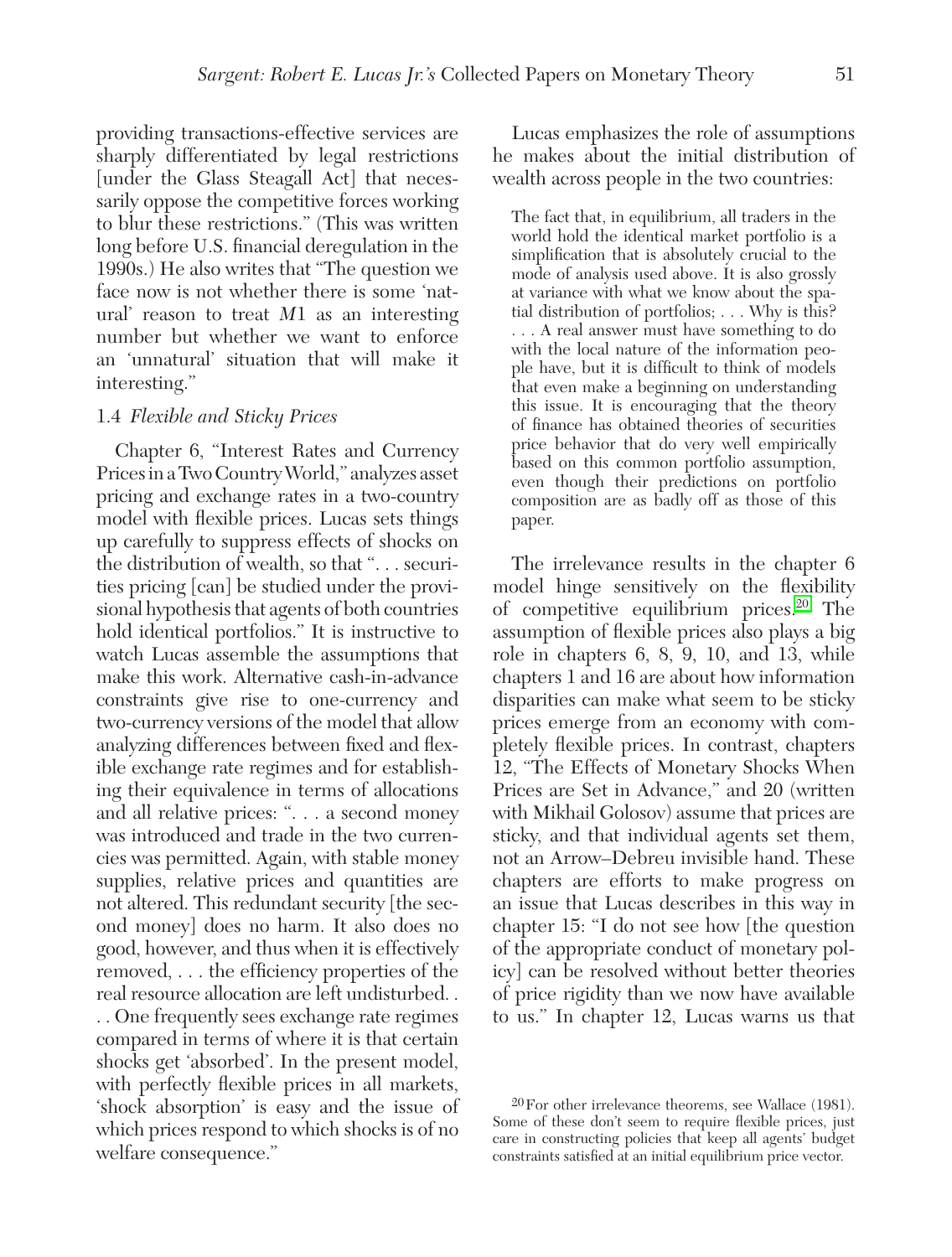this is going to be a grim and difficult task yielding outcomes of qualified applicability:

. . . is a money multiplier a structural parameter? No, of course it isn't. One purpose of models such as those in [chapter 12] is to understand the ways in which changes in policy parameters affect this multiplier, but even to do this one needs to take as fixed other parameters—the length of the period over which prices are fixed, say, or the length of information lags or labor contracts—which must in fact react to sufficiently large changes in policy. . . . a money multiplier is *never* going to be recognized by the American Kennel Club. I think if we are to use economic theory to improve monetary policy and institutions, we are just going to have to get used to this.

We are still getting used to it, as recent papers extending the chapter 20 Golosov–Lucas model attest. Lucas lets us know that this kind of work is not for the faint of heart who are likely to be scared off by Wallace's dicta. Of the chapter 12 model, Lucas tells us directly: "In its reliance on nominal prices that are set in advance, . . . I offer no explanation beyond an appeal to descriptive realism for the assumption that prices are pre-set, or for the assumption that they are set in dollars rather tha[n], say eggs or pork bellies or yen." Sticky price models are like Vietnam and Iraq: don't think you can get in and out quickly.

The chapter 20 Golosov–Lucas model extends earlier general equilibrium menu cost models of Caplin and Spulber (1987) and Caplin and Leahy (1991) that feature a distribution of firms' relative prices whose positions within *S*,*s* bands are determined by a monetary shock that would be neutral if menu costs were zero. Caplin and Spulber (1987) obtained a neutrality result that stems from a selection effect coming from firms being able to decide when to change prices. The Calvo (1983) model shut down that selection force by not allowing firms to decide *when* to reset their prices, only how

much to change them when an exogenous Poisson counter gives them an opportunity. The selection force identified by Caplin and Spulber is present in all general equilibrium menu-cost models and is a persistent obstacle to generating nonneutrality of monetary shocks. Caplin and Leahy (1991) recover monetary nonneutrality despite the selection effect by generating a time-varying cross-section of price changes.

A principal aim of the menu-cost literature is to disrupt monetary neutrality more broadly in ways that are consistent with growing bodies of micro panel evidence about prices. The Golosov–Lucas model uses idiosyncratic productivity shocks to explain frequent micro and large price-level changes that cannot be explained by the aggregate shocks driving outcomes in earlier models. In the observed features of micro price changes that it misses, as well as in the small departures from neutrality it delivers in the end, Golosov and Lucas's paper set the stage for a string of subsequent menucost models. Gertler and Leahy (2008) introduced Poisson idiosyncratic shocks as a way to get better accounts of the dispersion and size of price changes. Midrigan (2011) added multiproduct firms and economies of scope in adjusting posted and regular prices to induce more small and temporary price changes. Alvarez and Lippi (2014) refined the study of multiproduct firms with a tractable analytical framework that allowed them to study the consequences of monetary shocks in terms of parameters governing moments of cross section distributions of prices. Vavra (2014) added stochastic volatility to idiosyncratic shocks as a way of explaining what he interprets as time-varying price stickiness.

#### 1.5 *Modeling Money Supply Changes*

In the overlapping generations model of chapter 1, it matters how new unbacked government issued currency is distributed. It also matters that the equilibrium in the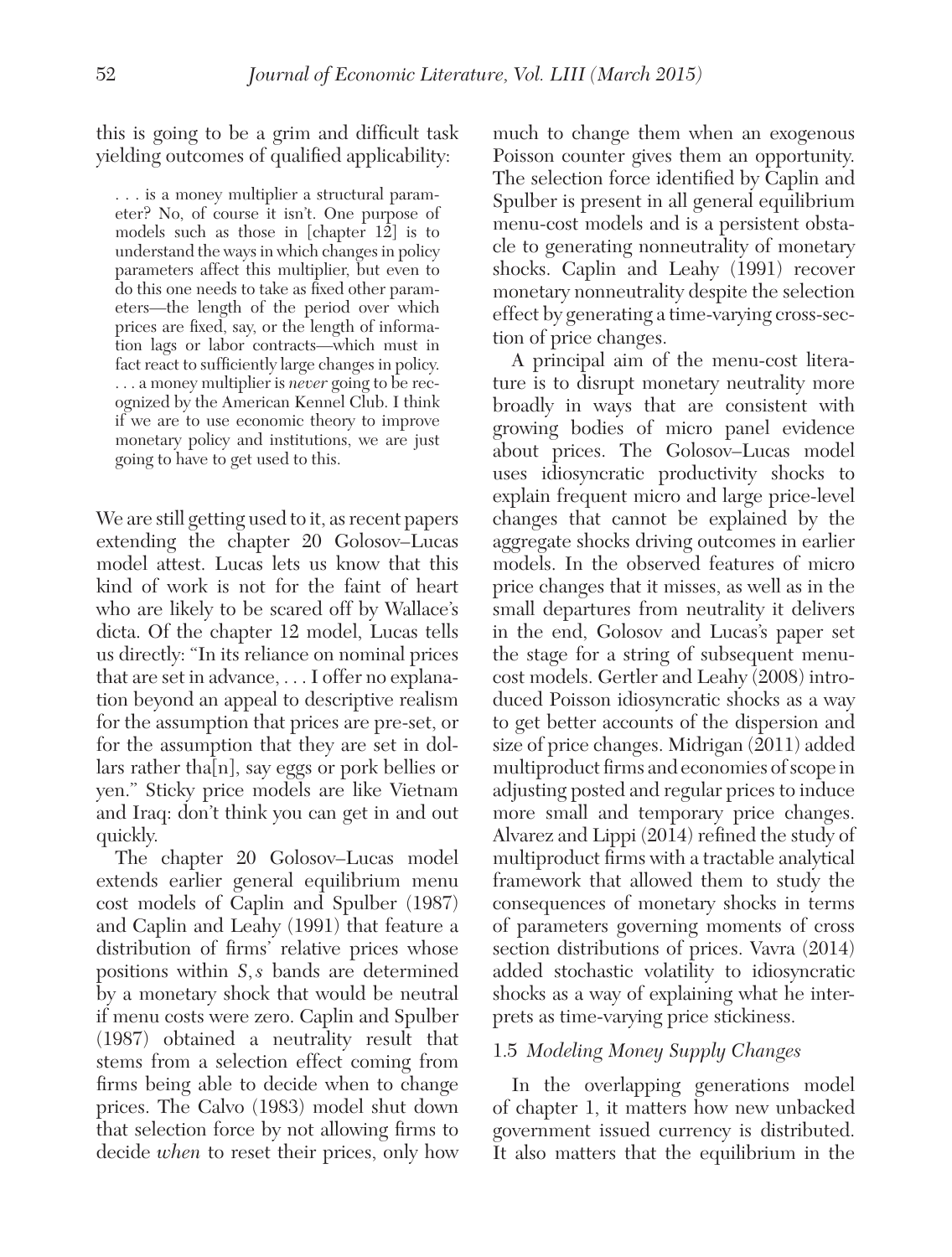chapter 1 model is one where no asset dominates government-issued currency in rate of return, while in cash-in-advance models, currency is in general dominated in rate of return by interest-bearing claims on the government or the representative consumer. In cash-in-advance models, Lucas does not inject money via transfers proportional to initial holdings as he does in chapter 1. Instead, Lucas studies a peculiar<sup>21</sup> kind of open market operation in which the government purchases interest bearing securities. Such a purchase affects interest earned by private agents and the government. In Lucas's experiment, the government disposes of its altered interest earnings by making a simultaneous lump sum transfer to the representative household, a fiscal component of the experiment needed to get a purely neutral quantity theory outcome.

#### 1.6 *Rational Expectations and Complete Markets*

To create workable rational expectations models, Lucas and Prescott exploited links between an Arrow–Debreu competitive equilibrium and an equivalent economy with sequential trades of securities (e.g., a Lucas tree or some collection of Arrow securities). In an Arrow–Debreu economy with all trades at time 0, no one has to forecast prices; people see the prices at which they trade once and for all at time 0. But in an economy with frequent sequential trades of a much smaller number of securities than those traded in that Arrow–Debreu economy, people do have to forecast prices when they choose things like consumption rates, labor supplies, and portfolios at each date. Optimal forecasting rules associated with a rational expectations equilibrium can be constructed by recognizing the connection between these two economies, a technical

device that pervades applied dynamic analysis today and underlies the concept of a recursive competitive equilibrium.

It is enlightening to hear Lucas explain how things work: "In this 'sequence economy' reinterpretation of an Arrow–Debreu economy, one is free, without affecting the analysis of equilibria, to think of prices . . . not as being set at time 0 but rather as being correctly or rationally *expected* (as of  $t = 0$ ) to be set in the time-*t* market should the history *s<sup>t</sup>* be realized. That is, one thinks of certain prices as being formally established at each date, in light of rational expectations as to how certain other prices will be set later . . . it will be useful . . . to think of these equilibrium conditions as describing the evolution of a competitive system with rational expectations."

#### 1.7 *Rational Expectations and Time Inconsistency*

It is no coincidence that Kydland and Prescott (1977) analyzed time inconsistent plans only after Lucas and Prescott had first brought rational expectations into macroeconomics. Rational expectations are the "behavioral economics" associated with the time inconsistency of optimal government plans. When at some initial time 0, a government once and for all simultaneously chooses its current action and all future actions, the rational expectations hypothesis implies that it is also choosing the public's expectations about those actions. Therefore, these future government actions immediately influence all earlier private actions. The government takes this into account in choosing its comprehensive plan at time 0. This means that when it chooses its time  $t > 0$  actions, the government does not take time *s* < *t* actions of the private sector as given.

Lucas puts it this way: ". . . a discrepancy between the best future tax policies to announce today and the best policy actually to execute when the future

<sup>21</sup> It is peculiar because it is not purely a portfolio management operation, but requires a tax adjustment too.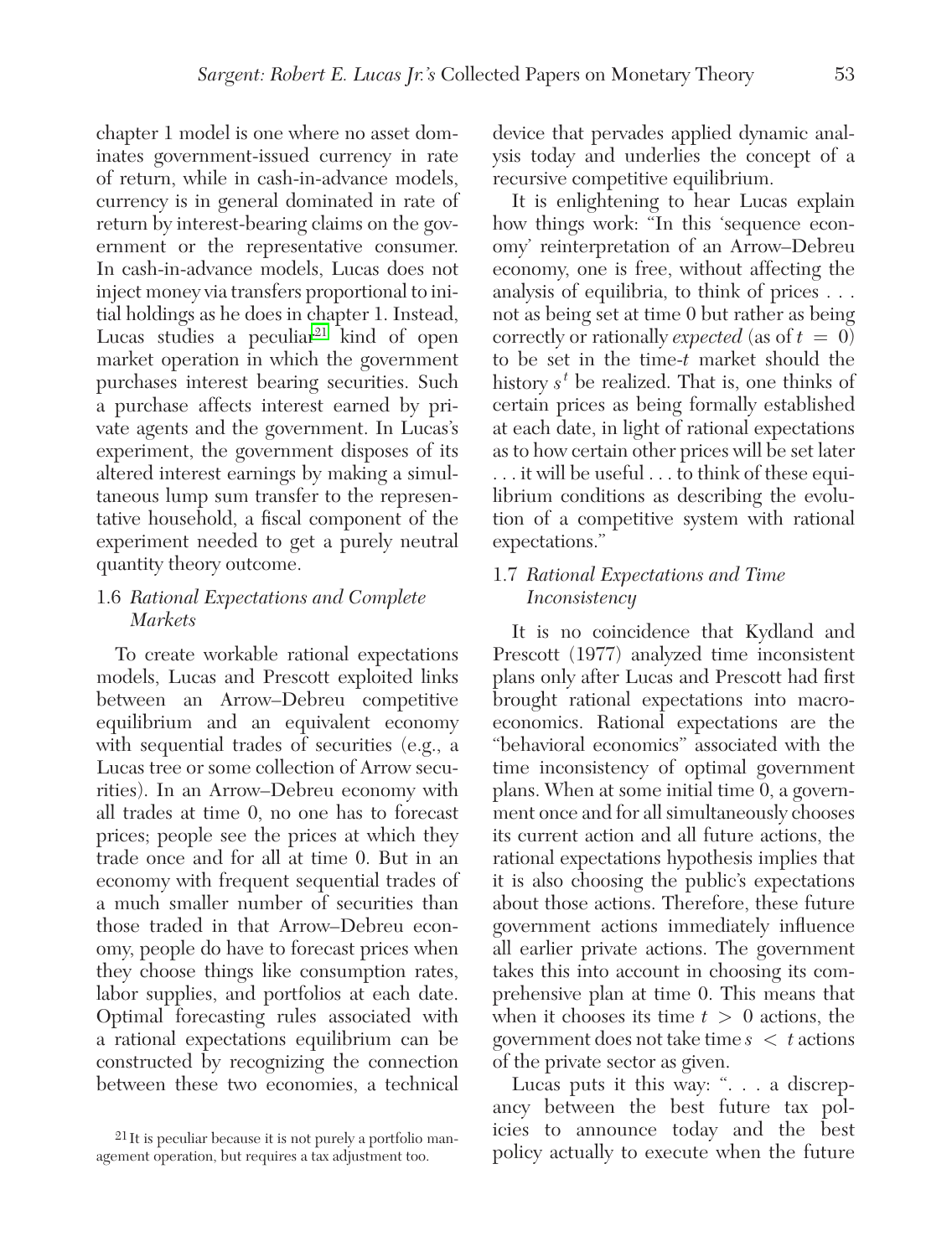arrives is precisely what is meant by time-inconsistency." "[Time-inconsistency of government policy] arises, more generally, whenever the private sector must first commit itself to a current decision on the basis of its beliefs about a future action taken by government, and then, with this commitment made, the government is free to select this future action."

Kydland and Prescott (1977) took the natural timing protocol in most democratic societies to be the sequential one and not the simultaneous once-and-for-all at time 0 timing protocol associated with the optimal plan. From that opinion about timing protocols, they drew the pessimistic inference that optimal plans were unlikely to prevail in practice.

If left unchallenged, the Kydland and Prescott's conclusion snuffs out any practical significance to be attached to the Ramsey plans for optimal monetary and fiscal policy constructed in key papers in this book. As Lucas says, "Since the normative advice to a society to follow a specific 'optimal' policy is operational only if that policy might conceivably be carried out over time under the political institutions within which that society operates, the Kydland–Prescott paper calls into serious question the applicability of all dynamic adaptations of the Ramsey framework."

Subsequent work on credible government plans by Stokey (1989, 1991), Chari and Kehoe (1990), and Bassetto (2005) adapt and extend insights from the theory of repeated games in attempts to restore interest in Ramsey plans. These authors explore a larger set of rational expectations equilibria than those originally considered by Kydland and Prescott. By allowing more history dependence of decisions and private sector expectations than had originally been assumed by Kydland and Prescott, these can potentially induce a government to choose better policies than Kydland and Prescott predicted

under the sequential timing protocol.<sup>22</sup> A government plan is a sequence of functions whose time *t* component maps a history of outcomes before time *t* into a government action at time *t*. The theory assigns these functions a dual role: they are decision rules of the time *t* government, as well as functions that the private sector uses to forecast government actions. Stokey calls a plan credible if it is in the interest of the government at each date and each history to carry out the plan. The plan attaches consequences to confirming the plan and deviating from it that induce a government always to confirm the plan. To make this work, the members of the sequence of functions comprising the plan must be history dependent.

One needs to appeal to *something* in order to restore practical interest to optimal plans calculated at time 0 in the face of the conclusions presented by Kydland and Prescott (1977). Lucas does not formally appeal to the literature on credible plans in this volume,  $23$ but he does describe systems of beliefs that serve to weaken the temptations to deviate from a time-inconsistent optimal plan that arise under a sequential timing protocol:

In common with written constitutions, each of these disciplines can be amended or evaded, an observation that has led to some skepticism about the usefulness of trying to bind economic policy at all. What is the "discipline" of a monetary standard if the government always has the option to devalue? This is a difficult question, I think, because it is a poor response to conclude that since the effectiveness of such disciplines is hard to measure, they are unimportant forces. Certainly there are innumerable episodes in U.S. history where disciplines

<sup>22</sup>They can also induce a government to choose *worse* policies. The theory brings *sets* of credible government policies. Stokey (1989, 1991) and Chari and Kehoe (1990) focused on the best credible policies.

<sup>23</sup>The pertinent articles in this volume were written before the research on credible plans in macroeconomics; indeed, aspects of that literature were inspired by some of the papers in this collection.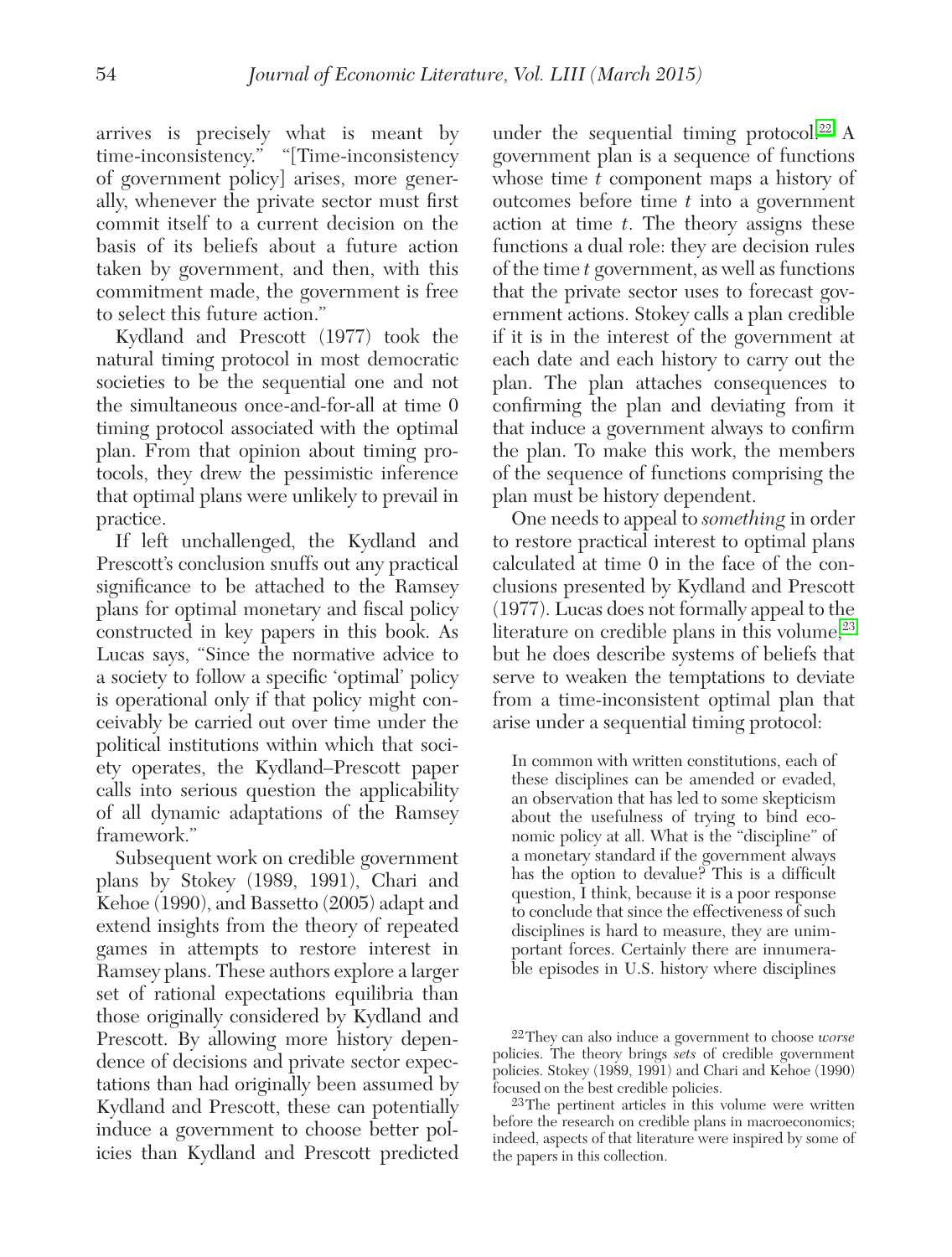like these appear to have been, for better or worse, binding constraints on policy.<sup>24</sup>

#### 1.8 *Empirical Evidence about the Quantity Theory of Money*

Lucas (1972) criticized tests of the natural-rate hypothesis that had been proposed by Solow and Tobin, tests that check whether the sum of the coefficients in a projection of unemployment on a long distributed lag of inflation equal zero. Lucas constructed an example in which a rational-expectations version of the natural-rate hypothesis prevails; nevertheless, Solow and Tobin's test rejects the natural rate hypothesis because the low-frequency restriction imposed by Tobin and Solow's "adaptive expectations" scheme is in general false under rational expectations. Lucas proceeded to describe a more appropriate econometric test that embeds the cross-equation restrictions implied by rational expectations. The analysis of the Phillips curve in Lucas's 1972 paper became one of three examples used to illustrate how properly to impose rational expectations econometrically in the famous critique by Lucas (1976).

In light of the 1972 paper on econometric testing, it is perhaps unexpected that in his 1980 paper, "Two Illustrations of the Quantity Theory of Money," in chapter 4, Lucas relies on those discredited Solow–Tobin restrictions to assemble evidence about long-run neutrality of money. He uses a graphical method to display sums of coefficients in ordinary least squares regressions of inflation on a long twosided distributed lag of money growth, and of an interest rate on a long two-sided distributed lag of money growth.25 Lucas takes unit values of those coefficients and good fits as evidence in favor of what he says are long-run

implications of the quantity theory of money. Lucas does not deduce that unit sum restriction from a particular monetary model taken from one of the chapters of this collection. Instead he argues informally that the restriction can be expected to prevail across a broad *class* of models.26 "The modifier 'long run' is not free of ambiguity, but by any definition the use of data that are heavily averaged over time should isolate only long-run effects."<sup>27</sup>

It is significant that "Two Illustrations," which summarizes an important part of the evidence that Lucas used to guide his research program of "incorporating the quantity theory of money into modern, explicitly dynamic modeling" ignores the cross-frequency restrictions present in all rational expectations models and instead makes inferences from low-frequency relationships alone. Lucas's data processing choice here must have been inspired by his wish for a procedure that is informative about outcomes that can be expected to prevail across a class of models, many of which have not been specified, and some or all of which are probably misspecified in the sense that they apply a joint distribution for *all* observable outcomes that contradicts aspects of the data. How to acquire evidence about a *class* of models, and how to do plausible quantitative economics in light of a model that you admit is wrong, are themes that run through many of the papers in the book.<sup>28</sup>

26See King and Watson (1994) for a discussion of special circumstances that render the unit sum restrictions consistent with rational expectations, and Whiteman (1984) for a critical analysis that chides Lucas for not proceeding as he had recommended in Lucas (1976).

28Hansen and Sargent (1993) constructed examples in which imposing *wrong* cross-equation and cross-frequency restrictions by filtering data improves estimates of parameters of interest in a setting where a model builder trusts some features of a model (e.g., its preferences or technologies) more than others (e.g., details of exogenous driving and shock processes). It seems likely that a formal analysis of estimation strategies for misspecified models along these lines would carry further insights about Lucas's empirical strategy in the "Two Illustrations" paper.

<sup>24</sup>Chapter 9, "Principles of Fiscal and Monetary Policy."

<sup>25</sup>Lucas's procedure of plotting symmetric two-sided, low decay rate geometric averages of two series against each other is a way of estimating the sum of coefficients in a two-sided distributed lag.

<sup>27</sup>Chapter 16, "Nobel Lecture: Monetary Neutrality."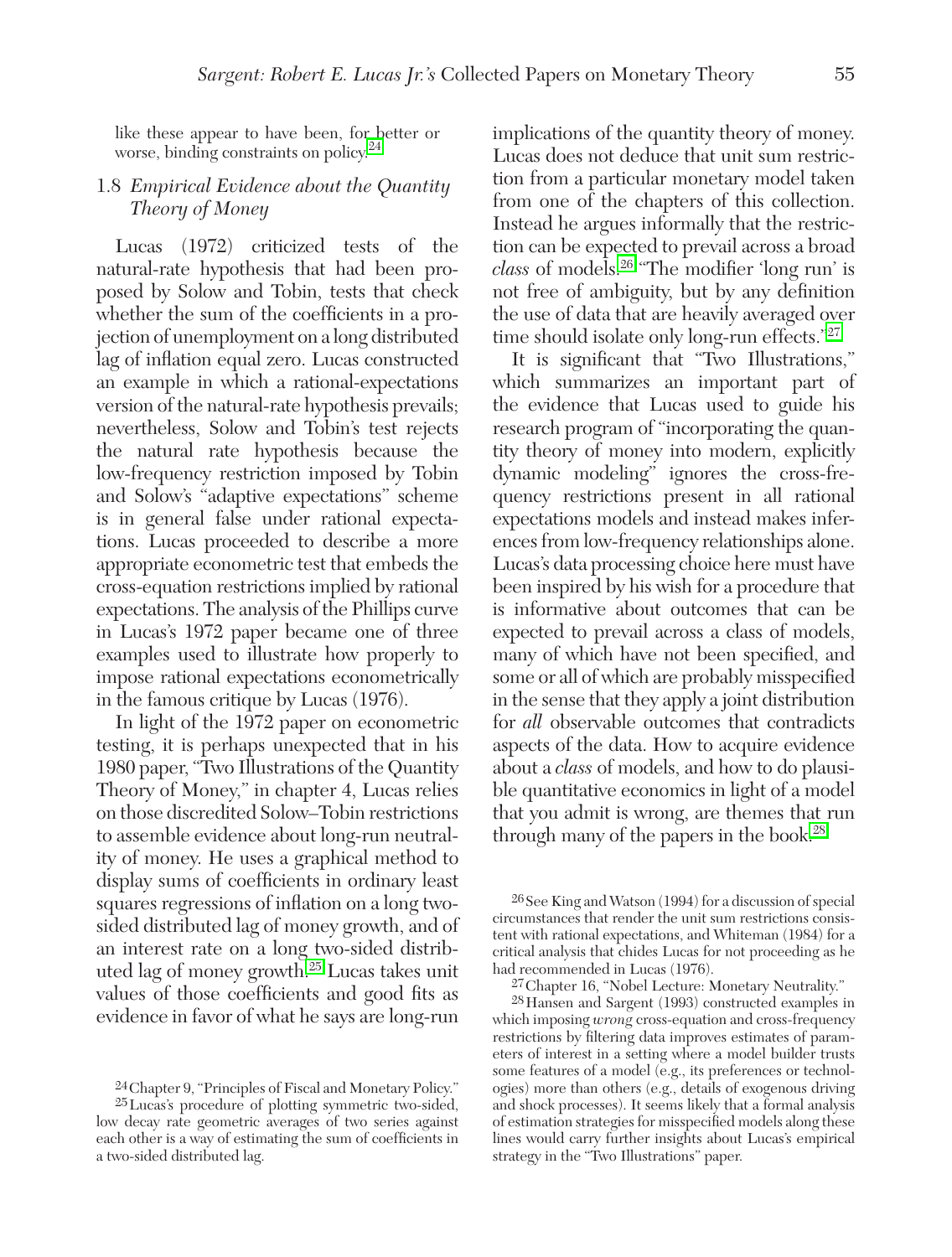Between 1972 and 1980, *something* caused Lucas to retreat from rational expectations econometrics and to seek looser and more forgiving data matching procedures. I think that it was Lucas's reaction to outcomes from early applications of rational expectations econometrics. By turning up one model rejection after another, starting in the mid 1970s, applications of likelihood ratio tests to rational expectations models demonstrated just how powerful those cross-equation restrictions are: powerful enough that they mistreated some models that we liked. It presented challenges that, as Lucas remarked, those tests "brought a degree of empirical stringency without precedent in economic research."29 Distributed throughout the papers in this collection are discerning comments about how to compare admittedly false models to data and about whether models that have failed some econometric specification tests are still useful.

#### 1.9 *Euler Equations and Computed General Equilibria*

Lucas states and acts on his preference to acquire insights from general equilibrium theories despite negative reflections on key Euler equations that have repeatedly come from rational expectations econometric tests. In the face of discouraging empirical evidence about at least some pieces of a model, Lucas proceeds to gather insights about the balance of forces that prevail in a general equilibrium.

He summarizes a theme that recurs throughout the collection when he writes

From the point of view of classical hypothesis testing, nothing is gained in restricting attention to models that have solutions or solutions that can be characterized or simulated. If a [particular] first-order condition . . . is tested and rejected, one can view as rejected all models carrying this equality as an implication, without having to spell out each model or verify its internal consistency. Since there is no doubt that with rich enough data sets any such condition will be rejected, a research program based on purely negative application of first-order conditions has, in a sense, inexhaustible possibilities. Yet I think it is clear that pursuit of this line is at best a useful adjunct in the effort to obtain simulateable, necessarily "false" models that have the potential for shedding light on the questions that lead us to be interested in monetary theory in the first place.

A striking part of this passage is Lucas's faith that "false" models can teach. Experienced applied researchers in all sciences understand models as imperfect imitations.<sup>30</sup> But the view that models are approximations raises special issues for rational expectations econometrics and, for that matter, for *all*  alternative methods for doing quantitative work with a rational expectations model, like calibration. Rational expectations econometrics relies heavily on a common probability model being shared by nature, the agents inside a model, and the economists and econometricians outside a model. By making artificial agents "inside" a model and economists "outside" a model contemplate multiple probability models, recognizing model misspecification takes us into the domain of recent literatures on robustness and model ambiguity.<sup>31</sup>

#### 1.10 *Ambivalence Toward Twin Papers*

Chapter 2 ("Asset Prices in an Exchange Economy") and chapter 19 ("Macroeconomic Priorities") use essentially the same model,

<sup>29</sup>Rational expectations econometrics presents diagnostics that help to locate dimensions of a model that are most in need of repair.

<sup>30</sup>Gilboa et al. (2011, 2014) discuss how to extract useable lessons from a model whose author regards it as a metaphor.

<sup>31</sup>Specification uncertainty "inside" models is the subject of Hansen and Sargent (2014), while approaching specfication uncertainty both "inside" and "outside" models is the subject of Hansen (2014).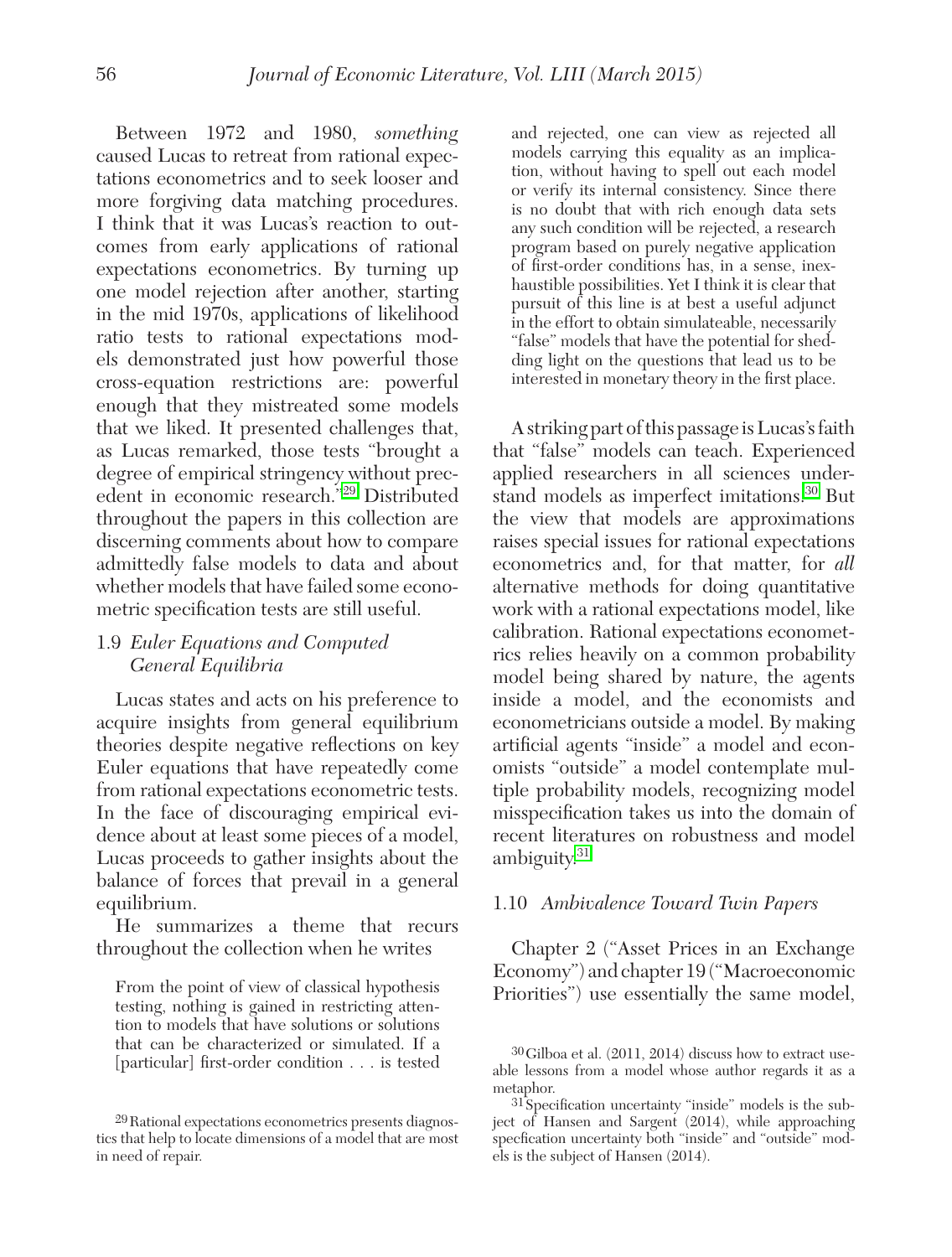but for different purposes, and in ways that convey Lucas's attitude toward the model. Both chapters feature the same representative consumer whose preferences over alternative exogenous consumption processes are described by a mathematical expectation of discounted utilities. Chapter 2 uses marginal utilities evaluated at an exogenous consumption process to value an asset whose dividends equal consumption (what has come to be called a "Lucas tree"). Chapter 19 calibrates the exogenous consumption process to match outcomes actually obtained under post WWII macroeconomic stabilization policies and then evaluates expected discounted utility under that process. Lucas then calculates how much the representative consumer would be willing to lower the level of the consumption process in exchange for a reduction in its conditional volatility to zero. This calculation turns on the curvature of the utility function as parameterized by the coefficient of relative risk aversion; the same parameter that determines the market price of risk in the same model applied to asset pricing in chapter 2.32

Taking the per capita consumption process to be exogenous is a good assumption for both chapters. Why? For the asset pricing model of chapter 2, extending the model to make consumption endogenous would only *add* cross-equation econometric restrictions. For the chapter 19 exercise that evaluates the prospective gains to further macroeconomic stabilization, all that matters for expected utility is the per capita income process that emerged from post WWII stabilization policies. The details about the stabilization policies that produced that outcome don't influence the prospective gains.

Empirical studies of the Lucas asset pricing model indicate that matching observed

market prices of risk in light of the low volatility of the log of per capita consumption witnessed in post–World War II U.S. data requires very high coefficients of relative risk aversion.33 Despite that, for the chapter 19 calculations, Lucas chooses to use a low value of the coefficient of risk aversion. He explains why he turns his back on the asset pricing implications of his chapter 2 model: "The risk-aversion levels needed to match the equity premium, under the assumption that asset markets are complete, ought to show up somewhere besides securities prices, but they do not seem to do so. No one has found risk-aversion parameters of 50 or 100 in the diversification of individual portfolios, in the level of insurance deductibles, in the wage premiums associated with occupations with high earnings risk, or in the revenues raised by state-operated lotteries. It would be good to have the equity premium resolved, but I think we need to look beyond high estimates of risk aversion to do it."34

A melodramatic way to read chapter 19 is that we are watching the father of the chapter 2 Lucas asset pricing model abandon his child. Lucas doubts that his chapter 2 model captures the all important "mutual adjustment of prices and quantities represented by the neoclassical model [that] is an important aspect of reality" (Arrow 1967, p.734–35). But stressing the quantity implications of a general equilibrium model while ignoring its implications about prices as he does in chapter 19 is a delicate matter, especially within a research program that emphasizes how prices for Arrow securities shape the allocation of resources. His presentations of this

<sup>32</sup>The market price of risk is defined as the coefficient of variation of the stochastic discount factor  $\beta \frac{u'(c_{t+1})}{u'(c_t)}$ .

<sup>33</sup>Even then the model has problems, for example, because a high coefficient of relative risk aversion pushes up the risk-free rate too high.

<sup>34</sup>Hansen, Heaton, and Li (2008), Barillas, Hansen, and Sargent (2009), and Hansen (2014) take up Lucas's challenge by interpreting those high market prices of risk as indicating not high risk aversion but instead moderate amounts of aversion to model misspecification.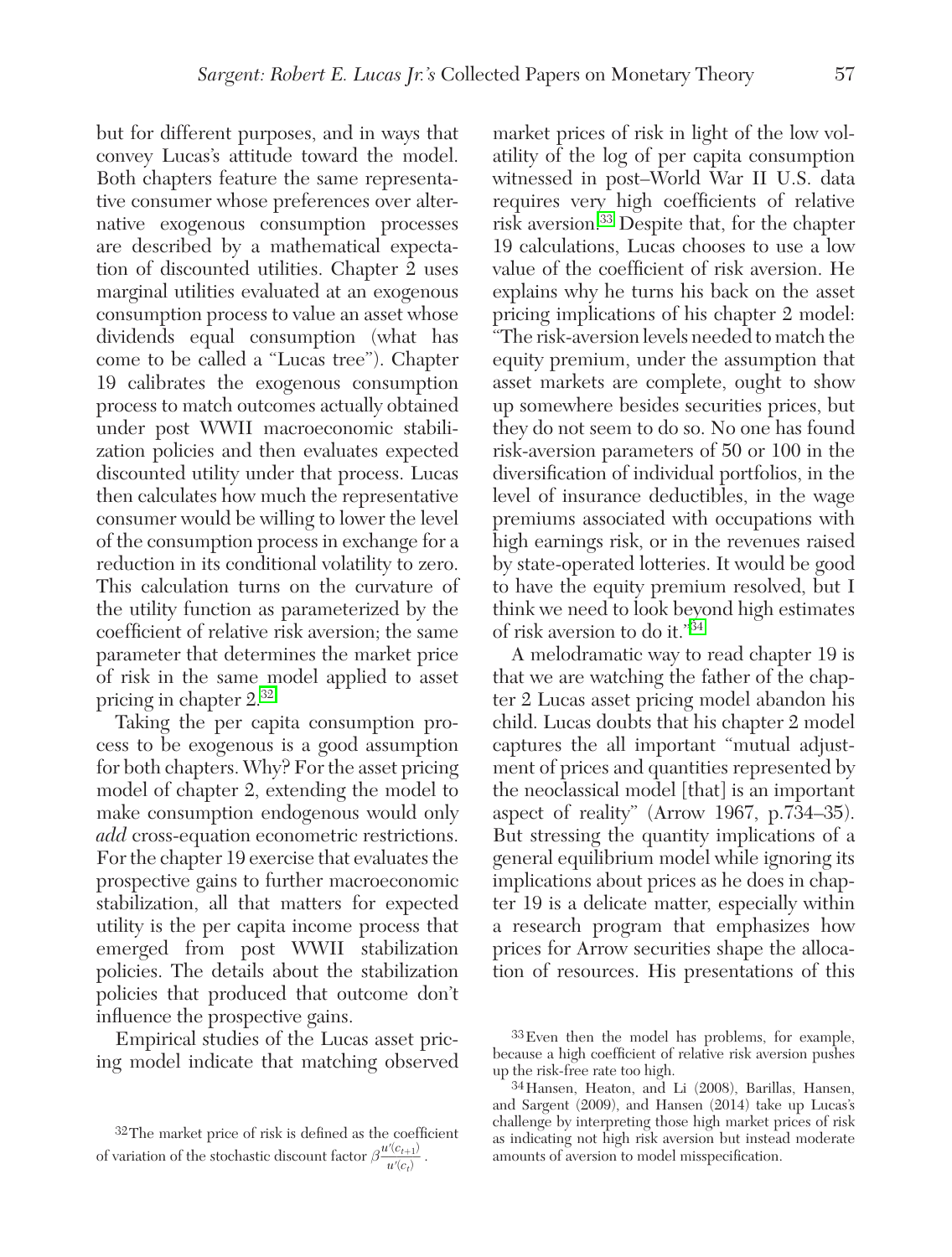pair of papers express Lucas's opinion that the data indicate that the model fails to adequately integrate macroeconomic theory and value theory. What Lucas and others regard as inadequacies of his chapter 2 model have already led to fruitful efforts at integration and are bound to lead to more.35

### 1.11 *Optimal Fiscal and Monetary Policy in an Economy without Capital*

Although Lucas dismisses his chapter 2 asset pricing model in chapter 19, it still plays an important role in chapter 7's "Optimal Fiscal and Monetary Policy in an Economy without Capital" written with Nancy L. Stokey. The chapter 7 model embeds an extension of the chapter 2 model that gives the government an incentive to manipulate state contingent prices in light of its knowledge of the Euler equations that restrict asset prices. How the government ought to manipulate the prices of its debts and assets is an important part of devising an optimal fiscal policy in a closed economy. State contingent prices affect the value of a government's debts because marginal tax rates affect allocations and, via chapter 2-like asset pricing formulas, equilibrium state contingent prices. The Ramsey planner knows this.

A representative agent cares about the discounted expected utility of its consumption and leisure. There is a linear technology for converting labor into a single good; an exogenous stochastic process for government expenditures driven by a Markov process; a competitive equilibrium with distorting taxes; and a Ramsey planner who must finance government purchases by

levying a flat rate tax on labor earnings and trading a complete set of history contingent securities. The government uses these securities to purchase insurance against high levels of future government expenditures from the private sector.<sup>36</sup> The timing protocol is important. The Ramsey planner chooses a history-contingent plan at time 0 and sticks to it. As usual in a complete markets economy, the plan can be implemented with all trades occurring at time 0 and a full set of Arrow–Debreu history-contingent securities. It can also be implemented with sequential trading of one-period Arrow securities or sets of *j*-period Arrow securities. All of these can implement the Ramsey allocation, and all require commitment of the Ramsey planner. Lucas and Stokey observe that ". . . the [Ramsey problem] has no clear counterpart in actual democratic societies. In practice, a government in office at time *t* is free to reassess the tax policy selected earlier, continuing it or not as it sees fit. To study fiscal policies that might actually be carried out under institutional arrangements bearing some resemblance to those that now exist, we need to face up to the problem of time inconsistency."

Lucas and Stokey approach the problem by implementing a Ramsey plan with a sequence of governments each of whose members is obligated to honor long-horizon Arrow securities that it inherits from last period's government but is free to set the flat rate tax. Lucas and Stokey show that there exists a term structure of long-horizon state-contingent government debt each period that induces a successor government to implement its period's Ramsey plan flat rate tax. Lucas and Stokey state that "Our interest in this case does not arise from features that are intrinsic to the theory, since the theory sheds

<sup>35</sup>For example, see De Santis (2007) for a refinement of the chapter 19 calculation that emphasizes the importance to the chapter 19 calculations of assuming that somehow idiosyncratic risks have been efficiently diversified. See Hansen, Heaton, and Li (2008) for a discussion of recent efforts to improve the chapter 2 model by altering both the stochastic consumption process and how the representative agent cares about it.

<sup>36</sup>These resemble arrangements between the U.S. government and the merchant marine or the railroads: subsidize in peacetime, nationalize during war time.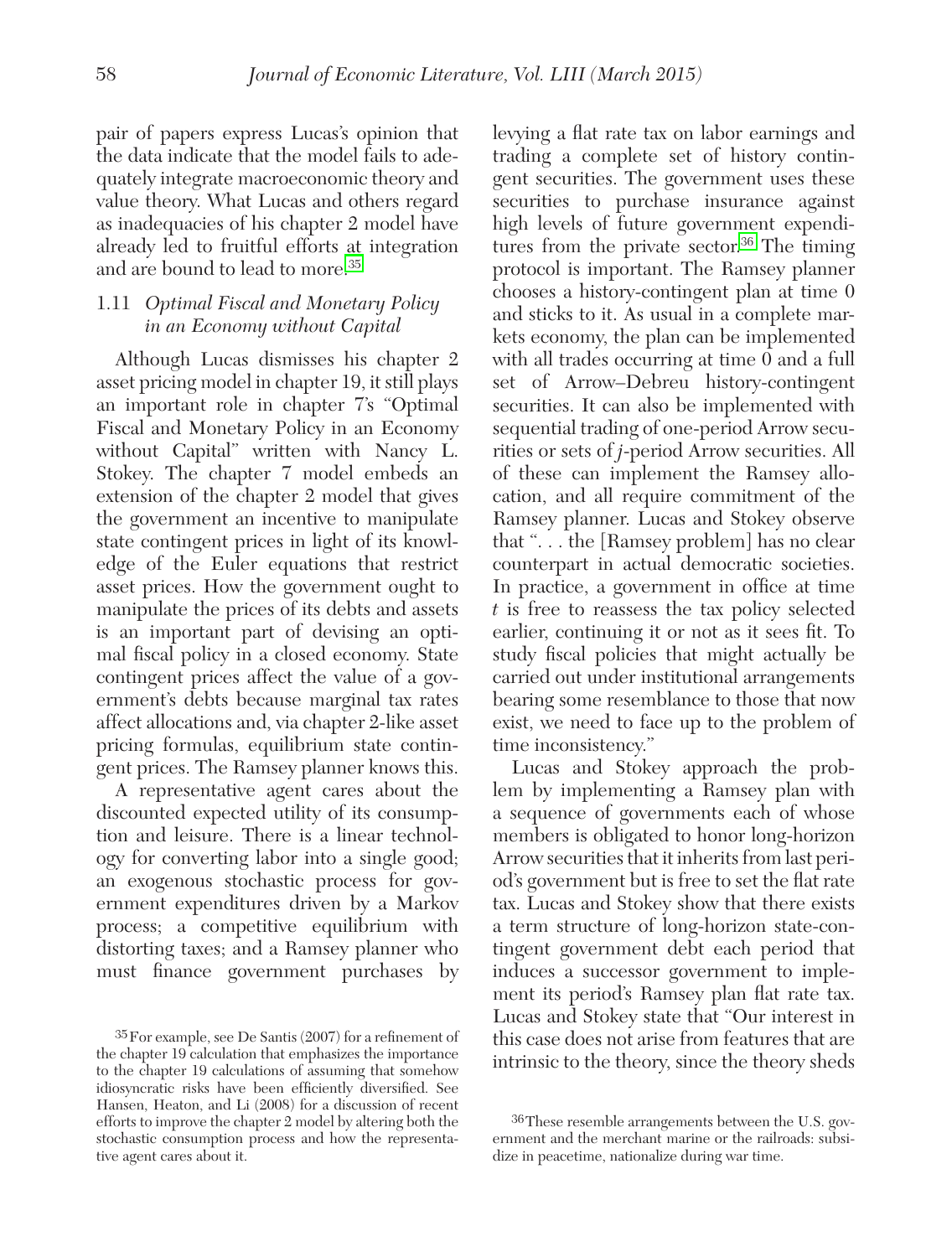no light on why certain commitments can be made binding and others not, but because this combination of binding debts and transient tax policies seems to come closest to the institutional arrangements we observe in stable, democratically governed countries."

In contrast to outcomes in an earlier model of Barro (1979), as a consequence of complete markets, total government debt is not an independent state variable in Lucas and Stokey's model. Instead, government debt at any date is an exact function of the Markov state that drives government expenditures. This occurs, for example, because "a war-financing debt is repeatedly canceled as long as the war continues, and is paid off only when the war ends." An accompanying outcome is that the flat rate tax is not a random walk, but instead is also an exact function of the Markov state driving government expenditures. These features come from how the Ramsey planner trades state-contingent claims, markets that are missing in Barro's environment.

#### 1.12 *Robustness of Predictions across Classes of Models*

Throughout the volume, Lucas wrestles with the following tension. Despite the fact that outcomes in models with frictions depend sensitively on many details, Lucas nevertheless wants general principles that can guide quantitative policy advice. My reading of a message from the menu-cost literature is that this is a tall order. But it is better to hear Lucas struggle with the issue than it is to hear me second guess him:

[T]o paraphrase Tolstoy's observation about happy and unhappy families, complete market economies are all alike, but each incomplete market economy is incomplete in its own individual way. . . . Models of monetary economies necessarily depend on assumed conventions about the way business is conducted in the absence of complete markets, about who does what, when, and what information he has when he does it. Such conventions are

necessarily highly specific, relative to the enormous variety of trading practices we observe, so monetary theories can give the impression of basing important conclusions on slender, arbitrary reeds. I think that this impression is exactly wrong, that the main implications of theories that attribute real effects to monetary causes by means of some form of price rigidity are largely independent of the way the rigidity is modeled or motivated. . . . [We now have a] list of theoretical examples that illustrate possible mechanisms through which monetary instability may induce inefficient fluctuations in economic activity. [In these examples] . . . it is only unanticipated movements in money that are predicted to result in inefficient levels of production and consumption. Each of these models that trace real pathologies to a combination of rigid prices and monetary unpredictability focuses on one specific source of the crucial rigidity: nominal contracting (Fischer 1977, Phelps and Taylor 1977), incomplete information about the current state of the system (Lucas 1972), a game that obliges sellers of goods to commit in advance to nominal prices (the present paper). All of these assumed sources of price rigidity have the important virtue of descriptive realism: people really do sign nominal contracts, people really do have seriously incomplete information about the state of the economy in general and the quantity of money (and where it is located) in particular, people really do put dollar prices on the goods they sell and live with these pricing decisions for non negligible time periods. All of the models we have that incorporate any one of these facts have the common implication that unanticipated monetary shocks have non-neutral, multiplier effects that are quite different in character from the real distortions that result from anticipated inflations.<sup>37</sup>

We have a wide variety of theories that reconcile long-run monetary neutrality with a short-run trade-off. They all . . . carry the implication that anticipated money changes will not stimulate production and that at least some unanticipated changes can do so. Does it matter which of these rationales is appealed to? The answer to this harder question must depend on what our purposes are. Any of these

<sup>37</sup>From Chapter 12, "The Effects of Monetary Shocks When Prices Are Set in Advance."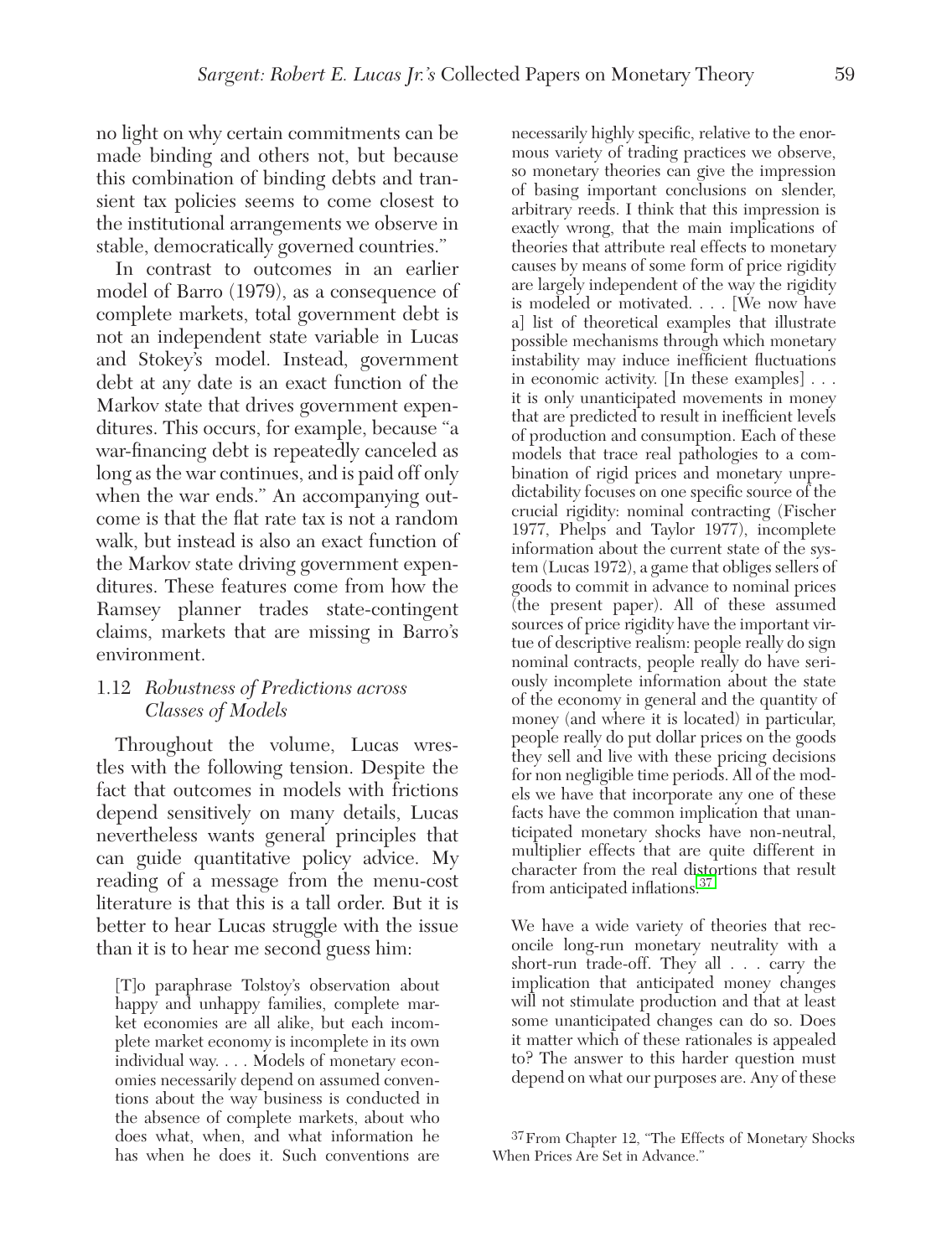models leads to the distinction between anticipated and unanticipated changes in money, the distinction that seems to me the central lesson of the theoretical work of the 1970s. On the other hand, none of these models deduces the function  $\phi$  [relating production to the money growth rate] from assumptions on technology and preferences alone. Of course,  $\phi$  depends on such factors, but it also depends on the specific assumptions one makes about the strategies available to the players, the timing of moves, the way in which information is revealed, and so on. Moreover, these specifics are all, for the sake of tractability, highly unrealistic and stylized: we cannot choose among them on the basis of descriptive realism. Consequently, we have no reason to believe that the function  $\phi$  is invariant under changes in monetary policy—it is just a kind of Phillips curve, after all—and no reliable way to break it down into well-understood components.38

#### 1.13 *Financial Crises*

I would have included Atkeson and Lucas (1992) in this volume because, with a little imagination, that paper can be interpreted as a dynamic general equilibrium version of a Diamond and Dybvig (1983) model. Diamond and Dybvig describe a physical environment in which it is good for banks to offer deposits that insure a group of ex ante identical consumers against taste shocks for earlier or later consumption. They describe an equilibrium that supplies insurance efficiently under a particular exogenous firstcome, first-serve bank deposit contract. The problem is that the equilibrium is not unique and that the first-come, first-serve deposit contract gives rise to inefficient equilibria with bank runs. By withdrawing early during bank runs, patient consumers don't truthfully reveal their types to society's mechanism for sharing risks between early and late consumers. Diamond and Dybvig show that government-supplied deposit insurance provides a cost-free way to prevent such

behavior, eliminate bank runs, and assure efficiency. Deposit insurance succeeds by inducing all consumers truthfully to reveal their "type" (early or late) to the banks when withdrawing deposits.<sup>39</sup>

Atkeson and Lucas (1992) describe interactions among a collection of infinite horizon consumers who experience privately observed random taste shocks each period. A benevolent planner with access to risk-free loans from an outside source constructs a tax and transfer scheme for sharing risks that is incentive compatible in the sense that it induces each consumer truthfully to report his taste shock to the planner. The planner balances his wish to insure people against the need to provide incentives for truthful reporting. Atkeson and Lucas show that the optimal allocation rule has a recursive representation that uses each consumer's continuation value as a state variable. To induce truth telling, the planner decreases the continuation values of consumers reporting urgent wants for consumption today, while increasing continuation values of consumer's reporting less urgent wants today. This causes the distribution of consumption to spread out over time. Atkeson and Lucas provide a partial analysis of how to implement such an allocation with decentralized financial institutions, while Green and Lin (2003) approach how to implement an allocation uniquely.

Atkeson and Lucas (1992) was one of a small number of early papers that taught us how to use continuation values as state variables in order to harness dynamic programming to study settings with repeated moral hazard and/or enforcement difficulties.

<sup>38</sup>Chapter 16, "Nobel Lecture: Monetary Neutrality."

<sup>39</sup>In their concluding section, Diamond and Dybvig (1983) remarked that their paper did not study the types of moral hazard problems with deposit insurance that had concerned earlier researchers.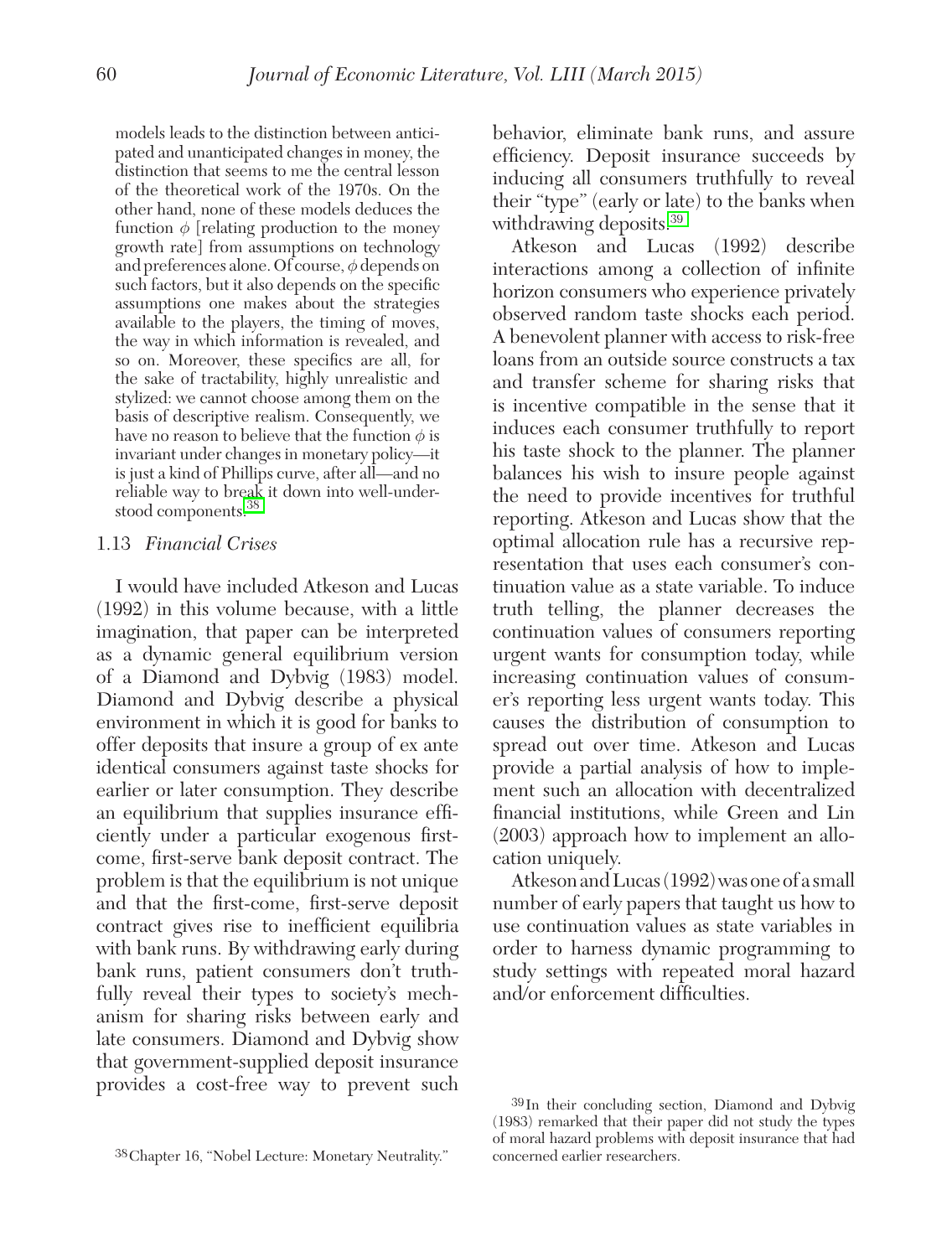#### 2. *Practicing Modern Macroeconomics*

Not everybody likes the type of formal macroeconomics and monetary economics that Arrow (1967) wanted and that, with vision and technical virtuosity, Lucas time and again supplied. Summers (1991) did not. Summers asserted that "progress is unlikely as long as macroeconomists require the armor of a stochastic pseudo-world before doing battle with the real one." But since the mid 1970s, many creative macroeconomists have ignored Summers and followed Lucas's lead in approaching both data and policy analysis with better and better estimable, simulatable, stochastic dynamic general equilibrium models.

Lucas taught that ". . . our interest in models . . . is whether their solutions can be constructed and characterized, given assumed behavior for the various shocks to the system,"—an interest determined by the purpose and structure of modern macroeconomic models, from which ". . . the main lessons, are first, the futility of trying to assess policy changes in terms other than changes in policy processes and, second, the impossibility of analyzing changes in monetary and fiscal processes independently of each other."40

Lucas wanted microeconomic foundations for practical reasons. Prescott and Lucas's calibration project aspires to use microeconomic studies to gather empirically credible values of key parameters governing preferences and technologies to import into a quantitative macroeconomic model: "This is the point of 'microeconomic foundations' of macroeconomic models: to discover parameterizations that have interpretations in terms of specific aspects of preferences or of technology, so that the broadest range of evidence can be brought to bear on their magnitudes and their stability under various

possible conditions." (Lucas 1987, p. 46). In key papers in this collection, especially chapters 17, 19, and 20, Lucas artfully applies this vision about how to do quantitative macroeconomics. The literature on menucost models reignited by the Golosov–Lucas paper in chapter 20 is just one important example of an active research area that is being improved by successive specifications of models designed to use features of micro data to help understand responses of real and nominal aggregate variables to both systematic and surprise movements in monetary policy instruments.

Repeatedly, Lucas stresses the discipline and coherence enforced by general equilibrium models: ". . . it would not be useful for me simply to run through the various writings of these and other economists, taking one principle here and another one there: Major differences in the analytical frameworks they used would make it impossible to see which principles are mutually consistent and which contradictory, and it would be impossible to tell, at the end, whether we had arrived at a complete characterization of an efficient monetary and fiscal policy or only a partial one."41

Lucas plays by the rule that it takes a model to beat a model, and also by the rule that it takes an equilibrium model to pose a macroeconomic policy problem properly: "It may be that some day we will have an operational theory of business cycles that suggests additional, useful principles besides those I have discussed [in Chapter 9, "Principles of Fiscal and Monetary Policy"]. In the meantime, it seems sensible to me to take policy guidance from models we can actually understand and work through, not from models we wish we had, or models other people think we have."

Atheoretical pattern finding studies are important inputs into Lucas's work

<sup>40</sup>From Chapter 8, "Money in a Theory of Finance."

<sup>41</sup>From Chapter 9, "Principles of Fiscal and Monetary Policy."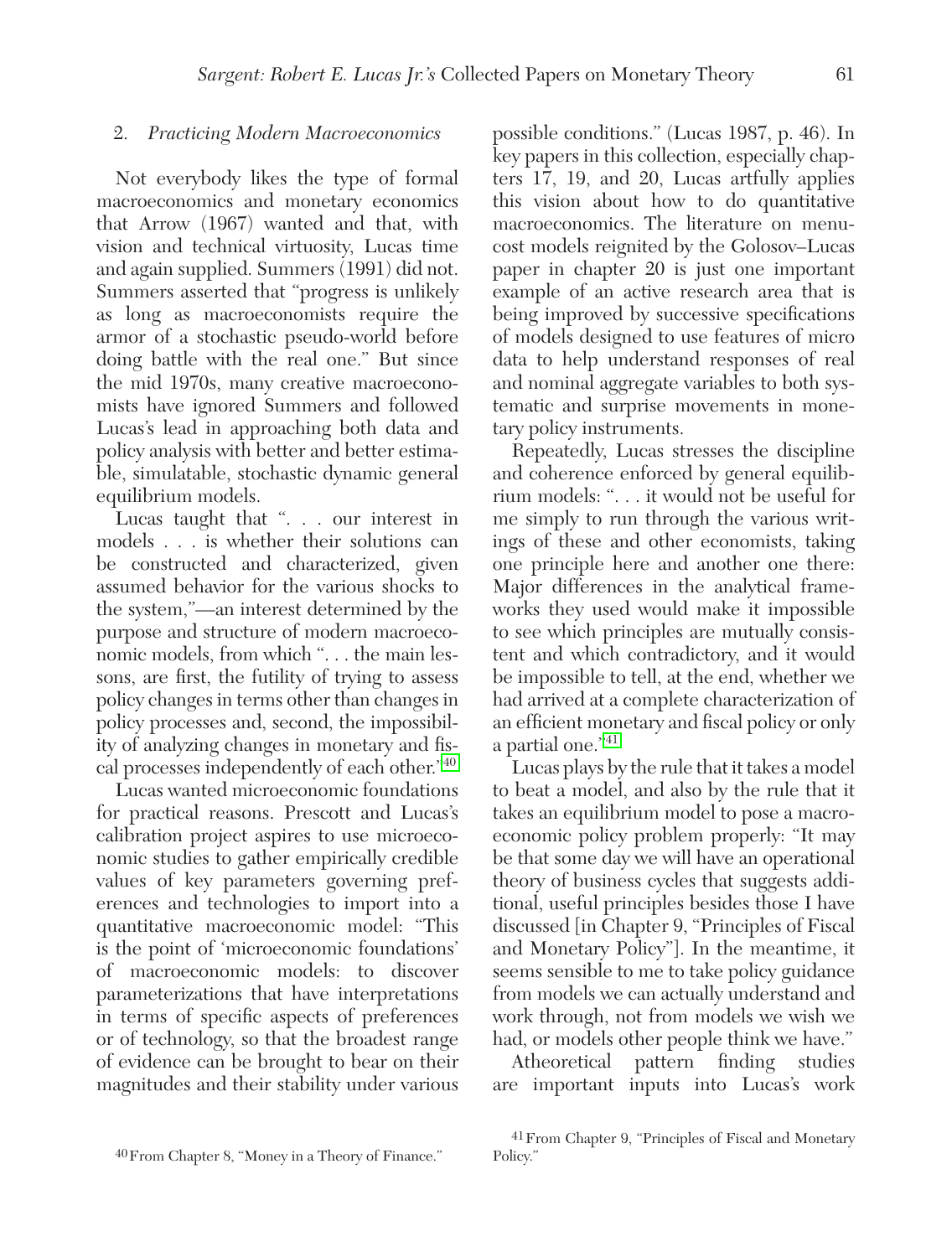on monetary theory, but in his chapter 15 review of Milton Friedman and Anna J. Schwartz's *A Monetary History of the United States*, *1867–1960*, Lucas emphasizes "A *Monetary History* is full of numbers, but there are many quantitative questions to which its model-free approach cannot provide answers." And he notes that Friedman and Schwartz's informal style of analysis and presentation leaves important aspects of the *Monetary History* open to diverse interpretations: "For Romer and Romer, exogeneity is a property of a particular realization, while for Sims it is a property of a distribution: the two approaches are not the same. Friedman and Schwartz's discussion of independence is sufficiently unclear that both interpretations are defensible. So, too, is a third, which I prefer, which is that independence as Friedman and Schwartz use the term has nothing to do with statistical exogeneity, but means rather that whatever the sources of monetary contractions may have been, on average or in particular instances, the monetary authorities *could* have maintained *M*2 growth had they chosen to do so. It is independence in this sense that is, I think, conclusively defended by Friedman and Schwartz in detailed analysis of episode after episode." And it is this third interpretation that Lucas relies on when he says "I am persuaded by the evidence Friedman and others have marshalled that associates at least major recessions with monetary instability, so that I believe a monetary policy selected on the efficiency grounds I have discussed would, as a kind of by-product, be an adequate counter-recession policy."

Lucas eloquently explains how general equilibrium reasoning *matters*.

 The great disciplining virtue of applied welfare economics is that it forces one to take a position on all of the issues involved in constructing a quantitatively serious general equilibrium model of the entire economy. . . *everything*  must be faced. In a monetary application

especially, this can be a humbling experience because it lays bare the many really basic issues on which we are far from a solidly based understanding." Praising papers by Brock and Turnovsky (1981), Chamley (1981), and Summers (1981), Lucas describes how "Each of these papers replaced the savings function of the household with a preference function, the discounted sum of utilities from consumption of goods at different dates. Each used the assumption of perfect foresight, or rational expectations, to deal with the effects of future taxes on current decisions. . . all three contributions recast the problem of capital taxation in a Hicksian general equilibrium framework with a commodity space of dated goods... this recasting was not a matter of aesthetics, of finding an elegant foundation for things our common sense had already told us. It was a 180 degree turn in the way we think about policy issues of great importance.

Lucas is blunt in criticizing studies that require but lack a general equilibrium analysis: "We do not want to talk about the welfare cost of *price* movements, but rather of the cost of suboptimum policies. For erratic inflation, . . . Fischer's partial equilibrium approach and his failure to identify the *sources* of the price movements his representative household faces lead to ambiguities that make it impossible to apply his results to observed series. . . . I agree with Fischer that price variability has costs, but I think they can be analyzed only if viewed as symptoms of something else."42

#### 3. *Concluding Remarks*

Lucas stated his vision of how to improve macroeconomics this way: "I see . . . progressive element in economics as entirely technical: better mathematics, better data, better data-processing methods, better statistical methods, better computational methods. . . . learning how to do what Hume and Smith

<sup>42</sup>From Chapter 17, "Inflation and Welfare."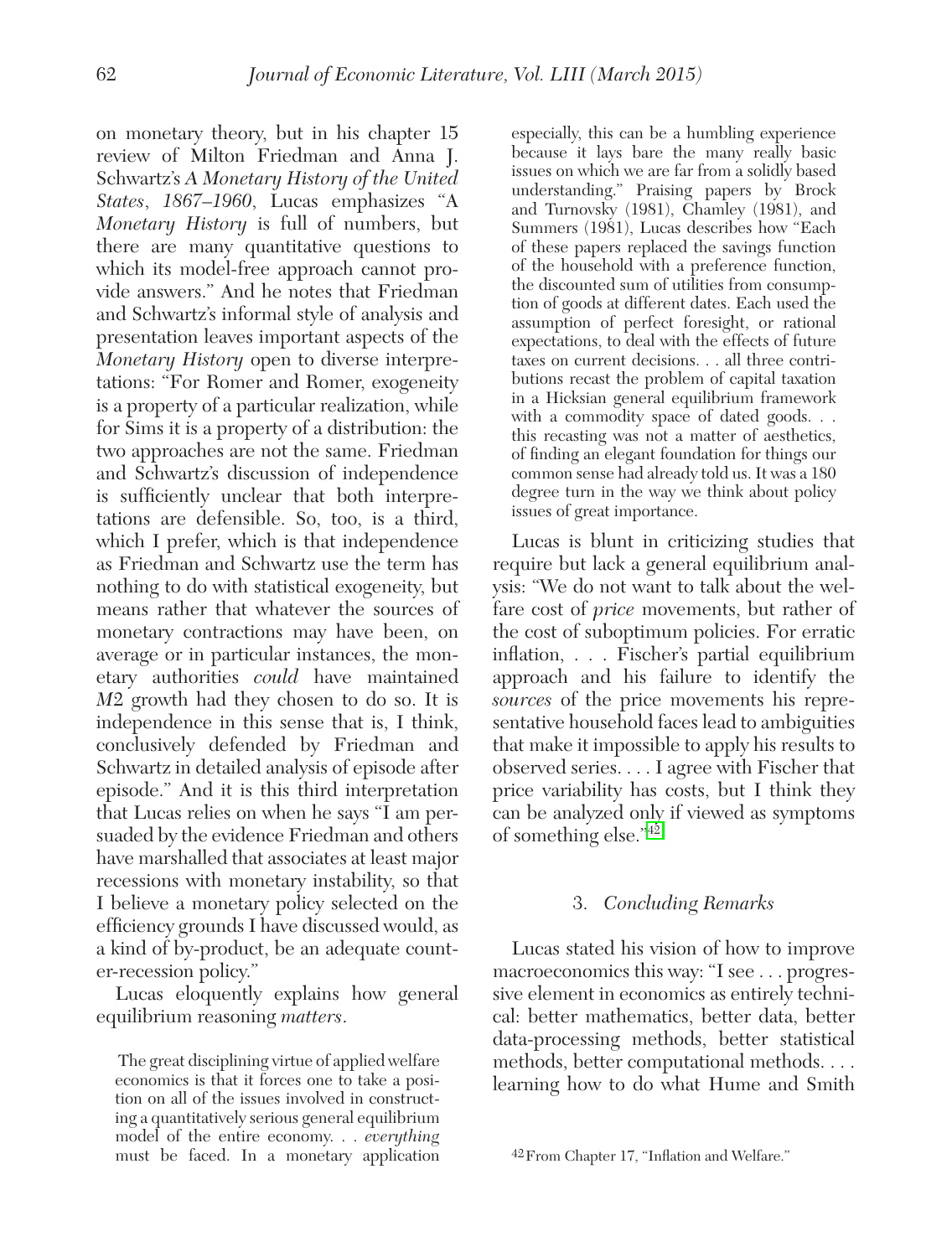and Ricardo wanted to do, only better: more empirically founded, more powerful solution methods."43 The papers in this volume prove how Lucas delivered in ways that could not have been imagined when he began.

Throughout the volume, Lucas writes inspiring words about the history and purposes of macroeconomics: "Macroeconomics was born as a distinct field in the 1940s, as a part of the intellectual response to the Great Depression. The term then referred to the body of knowledge and expertise that we hoped would prevent the recurrence of that economic disaster. . . . macroeconomics in this original sense has succeeded: Its central problem of depression prevention has been solved, for all practical purposes, and has in fact been solved for many decades. There remain important gains in welfare from better fiscal policies, but I argue that these are gains from providing people with better incentives to work and to save, not from better fine-tuning of spending flows."<sup>44</sup> Doesn't that sound like Samuelson's neoclassical synthesis?

#### **REFERENCES**

- Alvarez, Fernando, and Francesco Lippi. 2014. "Price Setting with Menu Cost for Multiproduct Firms." *Econometrica* 82 (1): 89–135.
- Arrow, Kenneth J. 1964. "The Role of Securities in the Optimal Allocation of Risk-Bearing." *Review of Economic Studies* 31 (2): 91–96.
- Arrow, Kenneth J. 1967. "Samuelson Collected." *Journal of Political Economy* 75 (5): 730–37.
- Atkeson, Andrew, and Robert E. Lucas, Jr. 1992. "On Efficient Distribution with Private Information." *Review of Economic Studies* 59 (3): 427–53.
- Barillas, Francisco, Lars Peter Hansen, and Thomas J. Sargent. 2009. "Doubts or Variability?" *Journal of Economic Theory* 144 (6): 2388–418.
- Barro, Robert J. 1979. "On the Determination of the Public Debt." *Journal of Political Economy* 87 (5): 940–71.

43Chapter 16, "Nobel Lecture: Monetary Neutrality."

44Chapter 19, "Macroeconomic Priorities," published originally in 2003. Does the 2007–2008 financial crisis call for modification of Lucas's concluding sentence? I read the evidence marshalled in Calomiris and Haber (2014) as confirming Lucas's last sentence.

- Bassetto, Marco. 2005. "Equilibrium and Government Commitment." *Journal of Economic Theory* 124 (1): 79–105.
- Becker, Gary. 1956. "Free Banking." Unpublished.
- Brock, William A. and Stephen J. Turnovsky. 1981. "The Analysis of Macroeconomic Policies in Perfect Foresight Equilibrium." I*nternational Economic Review* 22 (1): 179–209.
- Calomiris, Charles W., and Stephen H. Haber. 2014. *Fragile By Design: The Political Origins of Banking Crises and Scarce Credit*. Princeton and London: Princeton University Press.
- Calvo, Guillermo A. 1983. "Staggered Prices in a Utility-Maximizing Framework." *Journal of Monetary Economics* 12 (3): 383–98.
- Caplin, Andrew S., and John Leahy. 1991. "State-Dependent Pricing and the Dynamics of Money and Output." *Quarterly Journal of Economics* 106 (3): 683–708.
- Caplin, Andrew S. and Daniel F. Spulber. 1987. "Menu Costs and the Neutrality of Money." *Quarterly Journal of Economics* 102 (4): 703–25.
- Chamley, Christophe. 1981. "The Welfare Cost of Capital Income Taxation in a Growing Economy." *Journal of Political Economy* 89 (3): 468–96.
- Chari, V. V., and Patrick J. Kehoe. 1990. "Sustainable Plans." *Journal of Political Economy* 98 (4): 783–802.
- De Santis, Massimiliano. 2007. "Individual Consumption Risk and the Welfare Cost of Business Cycles." *American Economic Review* 97 (4): 1488–1506.
- Debreu, Gerard. 1959. *Theory of Value: An Axiomatic Analysis of Economic Equilibrium*. New Haven and London: Yale University Press.
- Diamond, Douglas W., and Philip H. Dybvig. 1983. "Bank Runs, Deposit Insurance, and Liquidity." *Journal of Political Economy* 91 (3): 401–19.
- Fischer, Stanley. 1977. "Long-Term Contracts, Rational Expectations, and the Optimal Money Supply Rule." *Journal of Political Economy* 85 (1): 191–205.
- Friedman, Milton. 1960. *A Program for Monetary Stability*. New York: Fordham University Press.
- Gertler, Mark, and John Leahy. 2008. "A Phillips Curve with an *Ss* Foundation." *Journal of Political Economy* 116 (3): 533–72.
- Gilboa, Itzhak, Andrew Postlewaite, Larry Samuelson, and David Schmeidler. 2011. "Economic Models as Analogies." University of Pennsylvania Penn Institute for Economic Research Working Paper 12-001.
- Gilboa, Itzhak, Andrew Postlewaite, Larry Samuelson, and David Schmeidler. 2014. "A Model of Modeling." Unpublished.
- Green, Edward J., and Ping Lin. 2003. "Implementing Efficient Allocations in a Model of Financial Intermediation." *Journal of Economic Theory* 109 (1): 1–23.
- Hansen, Lars Peter. 2014. "Uncertainty Outside and Inside Economic Models." *Journal of Political Economy* 122 (5): 945–87.
- Hansen, Lars Peter, John C. Heaton, and Nan Li. 2008. "Consumption Strikes Back? Measuring Long-Run Risk." *Journal of Political Economy* 116 (2): 260–302.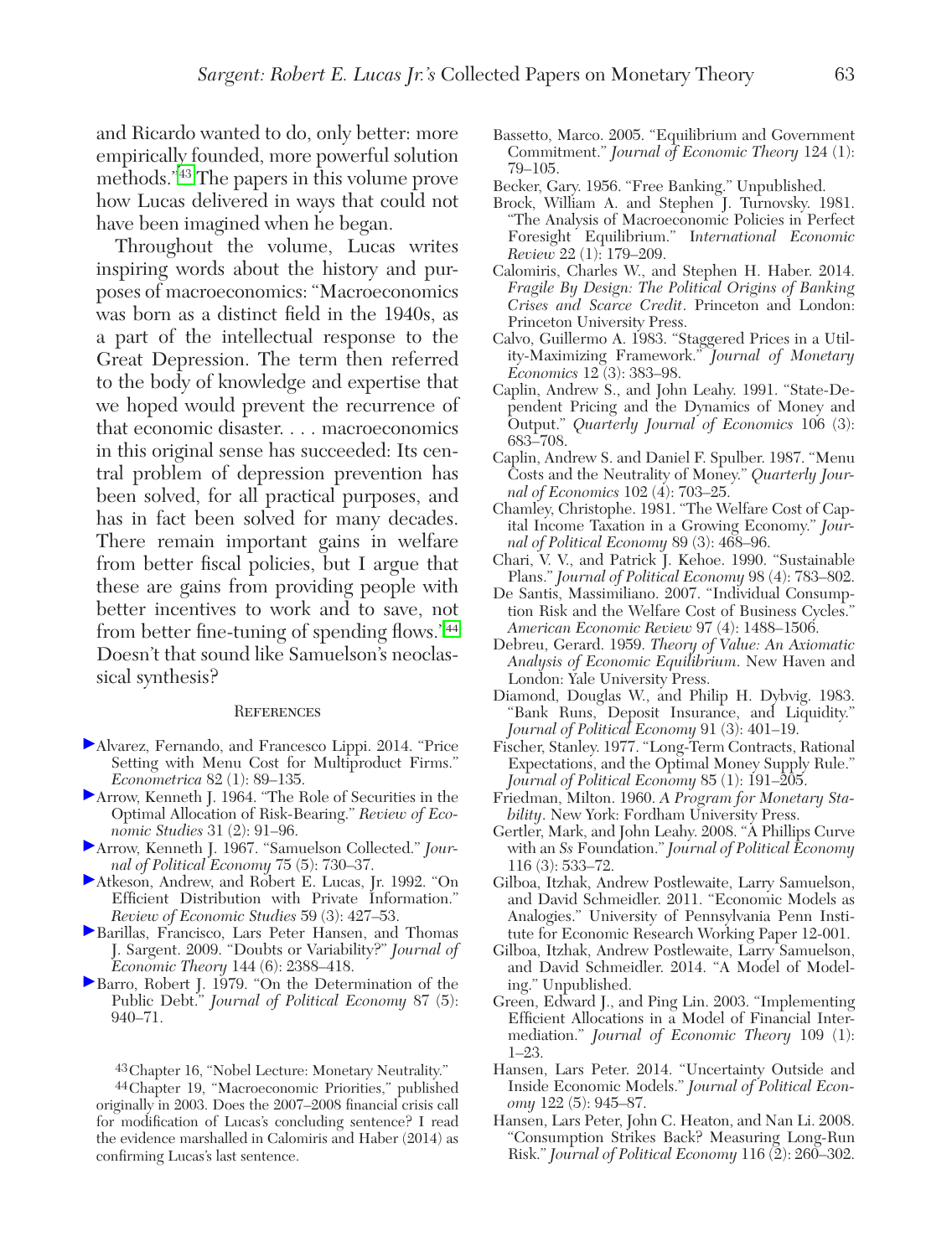- Hansen, Lars Peter, and Thomas J. Sargent. 1993. "Seasonality and Approximation Errors in Rational Expectations Models." *Journal of Econometrics* 55  $(1-2): 21-55.$ 
	- Hansen, Lars Peter, and Thomas J. Sargent. 2014. *Uncertainty within Economic Models*. Hackensack, N.J.: World Scientific.
- Hansen, Lars Peter, and Kenneth J. Singleton. 1983. "Stochastic Consumption, Risk Aversion, and the Temporal Behavior of Asset Returns." *Journal of Political Economy* 91 (2): 249–65.
- King, Robert G., and Mark W. Watson. 1994. "The Post-War U.S. Phillips Curve: A Revisionist Econometric History." *Carnegie–Rochester Conference Series on Public Policy* 41: 157–219.
- Kydland, Finn E., and Edward C. Prescott. 1977. "Rules Rather than Discretion: The Inconsistency of Optimal Plans." *Journal of Political Economy* 85 (3): 473–92.
- Kydland, Finn E., and Edward C. Prescott. 1982. "Time to Build and Aggregate Fluctuations." *Econometrica*  50 (6): 1345–70.
- Lagos, Ricardo, and Randall Wright. 2005. "A Unified Framework for Monetary Theory and Policy Analysis." *Journal of Political Economy* 113 (3): 463–84.
	- Lucas, Robert E., Jr. 1972. "Econometric Testing of the Natural Rate Hypothesis." In *The Econometrics of Price Determination: Conference, October 30–31*, edited by Otto Eckstein. Washington, D.C.: Board of Governors of the Federal Reserve System.
	- Lucas, Robert E., Jr. 1976. "Econometric Policy Evaluation: A Critique." In *The Phillips Curve and Labor Markets*, edited by Karl Brunner and Allan H. Meltzer, 19–46. Amsterdam: North-Holland.
	- Lucas, Robert E., Jr. 1987. *Models of Business Cycles*.

Cambridge, Mass.: Basil Blackwell.

- Midrigan, Virgiliu. 2011. "Menu Costs, Multiproduct Firms, and Aggregate Fluctuations." *Econometrica* 79 (4): 1139–80.
- Phelps, Edmund S., and John B. Taylor. 1977. "Stabilizing Powers of Monetary Policy under Rational Expectations." *Journal of Political Economy* 85 (1): 163–90.
	- Stokey, Nancy L. 1989. "Reputation and Time Consistency." *American Economic Review* 79 (2): 134–39.
- Stokey, Nancy L. 1991. "Credible Public Policy." *Journal of Economic Dynamics and Control* 15 (4): 627–56.
- Summers, Lawrence H. 1981. "Capital Taxation and Accumulation in a Life Cycle Growth Model." *American Economic Review* 71 (4): 533–44.
- Summers, Lawrence H. 1991. "The Scientific Illusion in Empirical Macroeconomics." *Scandinavian Journal of Economics* 93 (2): 129–48.
- Vavra, Joseph. 2014. "Inflation Dynamics and Time-Varying Volatility: New Evidence and an Ss Interpretation." *Quarterly Journal of Economics* 129  $(1): 215 - 58.$
- Velde, François. 2009. "Chronicle of a Deflation Unforetold." *Journal of Political Economy* 117 (4): 591–634.
	- Wallace, Neil. 1981. "A Modigliani–Miller Theorem for Open-Market Operations." *American Economic Review* 71 (3): 267–74.
	- Wallace, Neil. 1998. "A Dictum for Monetary Theory." *Federal Reserve Bank of Minneapolis Quarterly Review* 22 (1): 20–26.
	- Whiteman, Charles H. 1984. "Lucas on the Quantity Theory: Hypothesis Testing without Theory." *American Economic Review* 74 (4): 742–49.